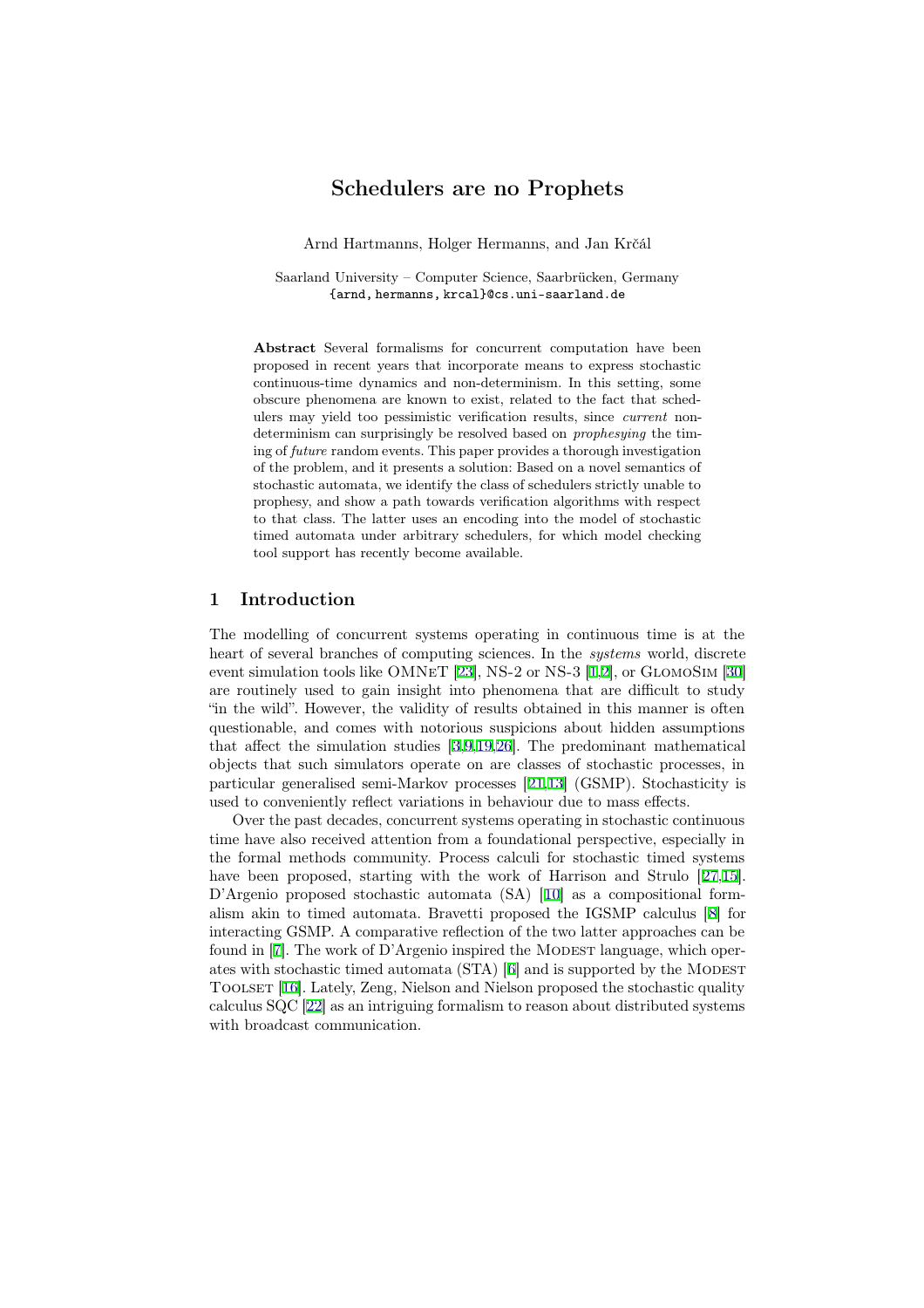All the approaches discussed above use semantic objects that extend the model of GSMP in a particular dimension: nondeterminism. Albeit with different flavors, the nondeterminism is essentially intertwined with the concept of an interleaving semantics, which assumes that no specific temporal ordering can be assumed for events that may happen in independent components—unless the ordering is specified in some way. In fact, it might not be far fetched to claim that in the systems community much of the above mentioned criticism which has accumulated with respect to GSMP simulation results is rooted in well-hidden assumptions determining certain event orderings, yet thereby discriminating against behaviour well possible "in the wild". For instance, OPNET is known to use a default round-robin schedule between enabled processes if no other information is at hand, and so does GlomoSim.

The correct treatment of stochastic processes with nondeterminism can best be explained in the simplistic setting of Markov chains and their nondeterministic extension, Markov decision processes [24]. A Markov decision process turns into a Markov chain by fixing a resolution of nondeterminism. A scheduler is a mathematical object for this task, and the correct analysis of a Markov decision process is based on the principle of considering any Markov chain induced by any realistic scheduler. A verification task then [giv](#page-21-0)es rise to an entire range of quantitative results, such as an interval of reachability probabilities. Interestingly, if the class of schedulers at hand contains schedulers that can be considered unrealistic, then the analysis, albeit being correct, may become overly pessimistic in the sense that the interval returned is larger than realistically needed [12].

So, which family of schedulers is to be used for nondeterministic extensions of GSMP? This is the main question we aim at answering with this paper.

To shed some light on this, we discuss the problem in the context of stochastic automata. Roughly speaking, a stochastic automaton is a timed auto[ma](#page-21-0)ton where each clock, whenever reset, *expires* after a random amount of time. The randomness is specified by a probability measure associated to each clock. An edge is guarded by a (possibly empty) set of clocks and can be taken only when all clocks from this set are expired. When location  $\ell_1$  is entered in the model in Figure 1 on the left, a clock  $x$  is reset to 0. At this moment, the (random) time until its expiration, say distributed uniformly between 0 and 1, starts. Any outgoing edge can be taken only after clock  $x$  expires. Once this happens, there are multiple concurrently enabled edges, and one of them is chosen nondetermin-istically. [As](#page-2-0)sume we want to reach the desired state  $\checkmark$ . The probabilities of this to happen now depends on the scheduler we consider. In the worst case, the probability is 0, because a scheduler can just decide to take the left edge in  $\ell_1$ . Note that a random resolution of the non-determinism (or a kind of round-robin schedule) would result in a higher probability of reaching state  $\checkmark$ .

The formal semantics of stochastic automata is defined by uncountable timed probabilistic transition systems (TPTS) where each state consists of the current location and the current valuation. As for timed automata, a valuation is used to store for each clock the amount of time elapsed since its last reset. In addition, it also stores the (randomly chosen) clock expiration times. Non-determinism in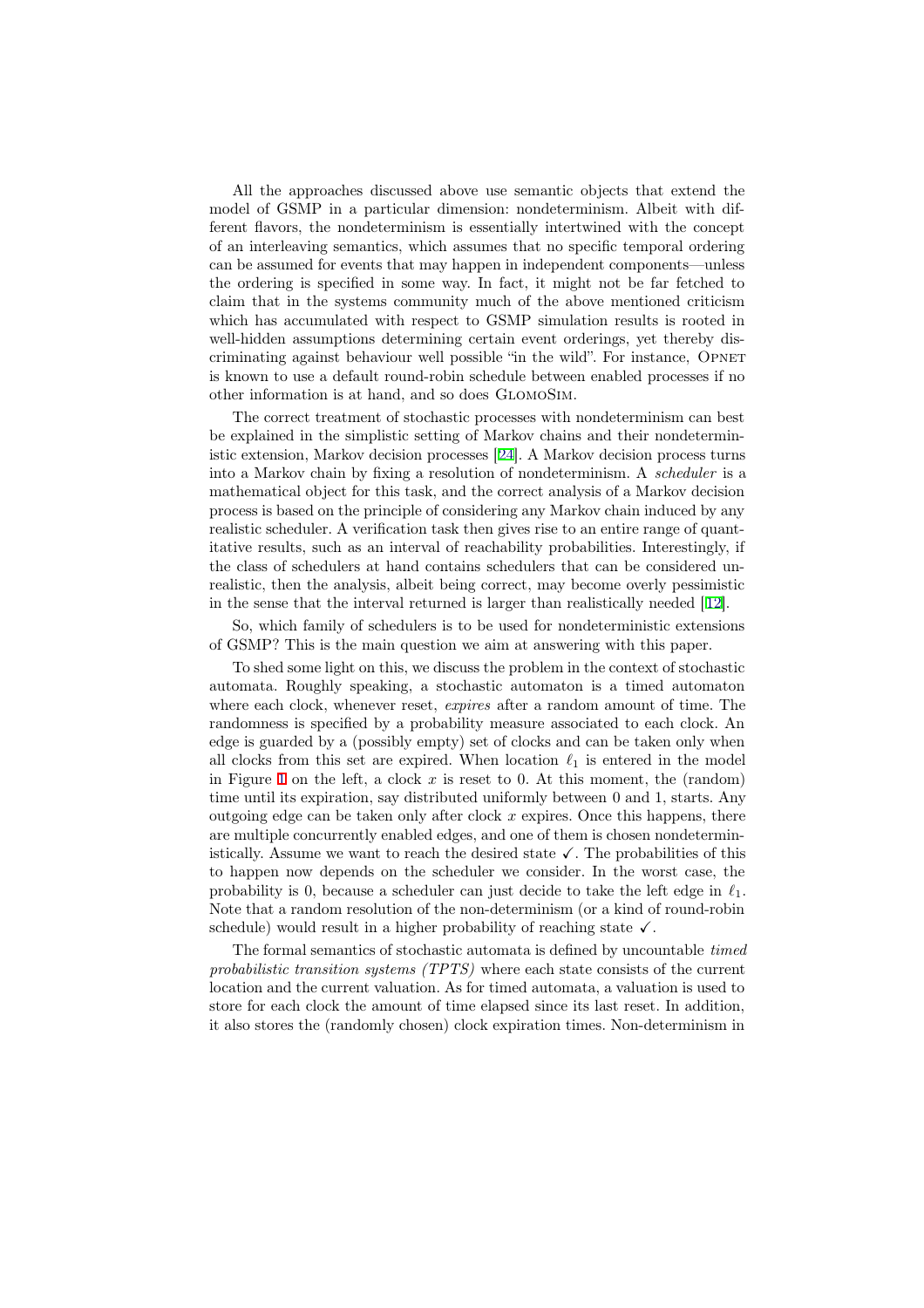<span id="page-2-0"></span>

Figure 1. Examples of stochastic automata.

the TPTS is resolved by schedulers that can base their decisions on all values in the current valuation including the clock expiration times, i.e. the information when in the future each individual clock expires. Therefore, in the model in Figure 1 on the right, a scheduler can always choose in location  $\ell_2$  the appropriate edge so that the desired state  $\checkmark$  is never reached (based on the fact whether y occurs before  $z$ ). However, no *realistic* scheduler not knowing the timing of future random events can make the probability smaller than 1/2.

The semantics indicated above is known as residual lifetimes semantics [7], and is the one (at least conceptually) used in MODEST, in SQC, in the works of D'Argenio, and in those of Strulo. Bravetti's IGSMP use a different and at first sight more adequate approach, based on continuous resampling. This prevents schedulers from exploiting stored sampled values, and is called spent lifeti[me](#page-20-0)s semantics [7]. However we will argue that this semantics is in fact even more pessimistic and unrealistic.

We overcome this problem by introducing a new semantics based on separating the flow of time from non-deterministic choices. The set of all schedulers of the new [se](#page-20-0)mantics forms a strict subset of schedulers of the standard residual lifetimes semantics. As this new subclass excludes exactly those schedulers that observe the timing of future random events, we call them non-prophetic schedulers. We are then interested in worst-case and best-case guarantees with respect to non-prophetic schedulers.

We show that verification problems for non-prophetic schedulers can be translated to verification problems with respect to all schedulers on an induced model from the more expressive class of stochastic timed automata. Stochastic timed automata come from the same theoretical background and are thus also based on residual lifetimes semantics. Their higher expressiveness nevertheless allows us to emulate the behaviour of the SA while obfuscating the knowledge of the future timing. Using this translation, the verification of probabilistic reachability and expected-reward properties for stochastic automata under non-prophetic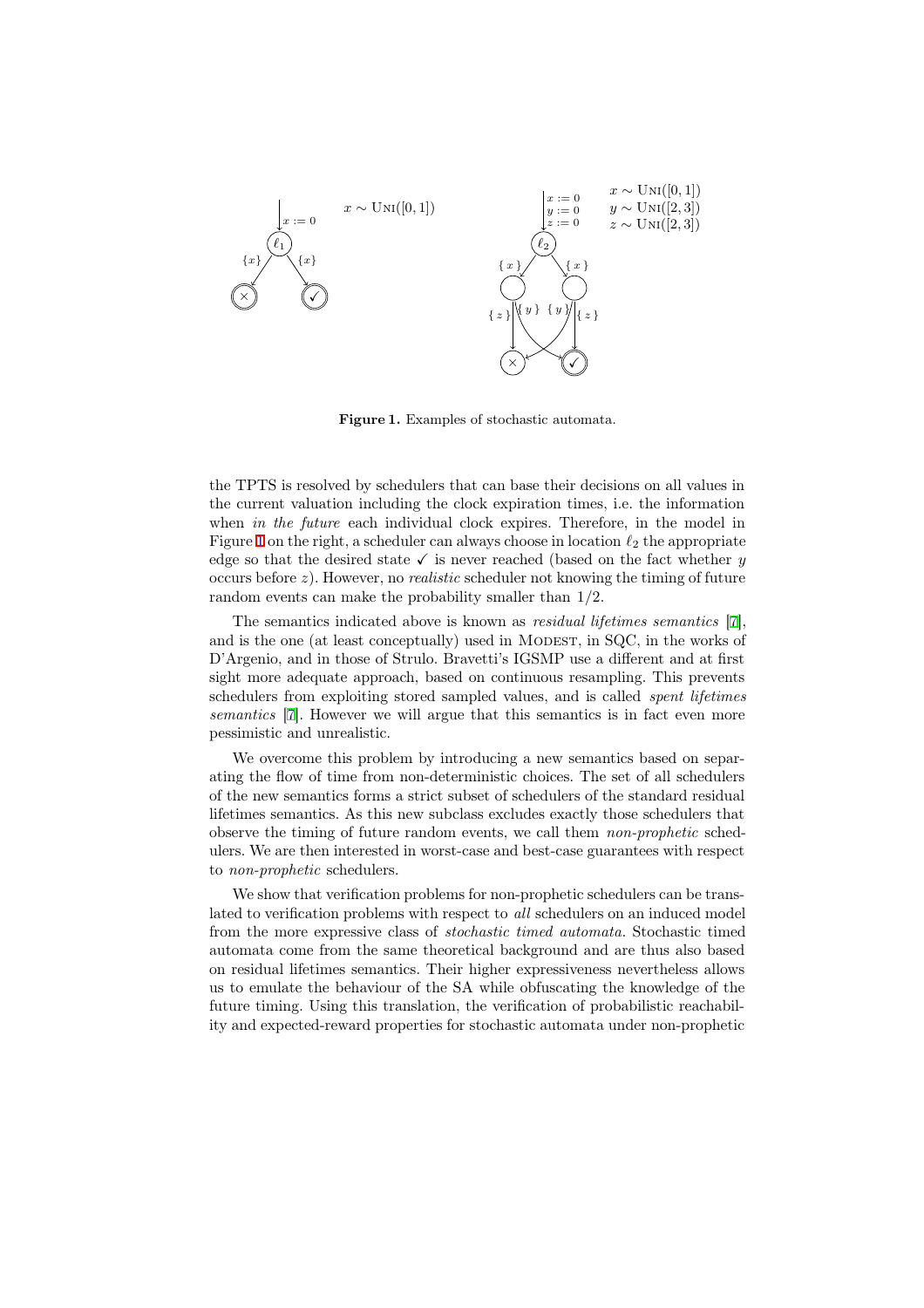schedulers based on extensions of STA model checking techniques [14] is on the horizon.

# 2 Preliminaries

For a given set S, its power set is  $P(S)$ . We denote by  $\mathbb{R}, \mathbb{R}^+$ , and  $\mathbb{R}_0^+$  the set of real numbers, positive real numbers and non-negative real numbers, respectively.

#### 2.1 Probability Theory

A (discrete) probability distribution over a countable sample space  $\Omega$  is a function  $\mu \in \Omega \to [0, 1]$  s.t.  $\sum_{\omega \in \Omega} \mu(\omega) = 1$ . The support of  $\mu$  is support $(\mu) \stackrel{\text{def}}{=} {\omega \in \Omega}$  $\Omega | \mu(\omega) > 0$ . We denote by Dist( $\Omega$ ) the set of all probability distributions over Ω. Furthermore, we write  $D(\omega)$  for the *Dirac* distribution for  $\omega$ , defined by  $\mathcal{D}(\omega)(x) \stackrel{\text{def}}{=} 1$  if  $x = \omega$  and  $\mathcal{D}(\omega)(x) \stackrel{\text{def}}{=} 0$  otherwise.

We say that a set  $\Omega$  is a *measurable space* if it is endowed with a  $\sigma$ -algebra  $\Sigma(\Omega)$ , a collection of measurable subsets of  $\Omega$ . A (continuous) probability measure over  $\Omega$  is a function  $\mu \in \Sigma(\Omega) \to [0,1]$  such that  $\mu(\cup_{i \in I} B_i) = \sum_{i \in I} \mu(B_i)$ for any countable index set I and pairwise disjoint measurable sets  $B_i$ . Each probability distribution  $\mu$  induces a probability measure and we thus also use  $\mathcal{D}(s)$  for the corresponding Dirac measure. We denote by Prob( $\Omega$ ) the set of probability measures over  $\Omega$ .

Given a a pair of probability measures  $\mu_1$ ,  $\mu_2$  we denote by  $\mu_1 \otimes \mu_2$  the product measure which is the unique probability measure such that

 $(\mu_1 \otimes \mu_2)(B_1 \times B_2) = \mu_1(B_1) \cdot \mu_2(B_2)$  for all measurable  $B_1, B_2$ .

For a collection of measures  $(\mu_i)_{i\in I}$ , we analogously denote the product measure by  $\bigotimes_{i\in I}\mu_i$ . We lift the same notation to a collection of sets of probability measures  $(M_i)_{i\in I}$  by  $\bigotimes_{i\in I} M_i \stackrel{\text{def}}{=} {\bigotimes_{i\in I} \mu_i \bigm| \mu_i \in M_i \text{ for all } i \in I \biggr}.$  For a probability measure F over  $\mathbb{R}_0^+$  and any  $c \in \mathbb{R}_0^+$  such that  $F([c,\infty)) > 0$ , we denote by  $F_c$  the measure F conditioned by  $\geq c$ , defined for any interval [a, b] by  $F_{|c}([a, b]) \stackrel{\text{def}}{=} F([a, b] \cap [c, \infty)) / F([c, \infty)).$ 

## 2.2 Stochastic Automata

**Definition 1.** A stochastic automaton  $(SA)$  is a 6-tuple

$$
\langle Loc, \mathcal{C}, A = A_d \oplus A_u, E, F, \ell_{init} \rangle
$$

where

– Loc is a countable set of locations;

 $-C$  is a finite set of clock variables;

 $-A$  is the automaton's finite action alphabet partitioned into a set  $A_d$  of delayable and a set  $A_u$  of urgent actions;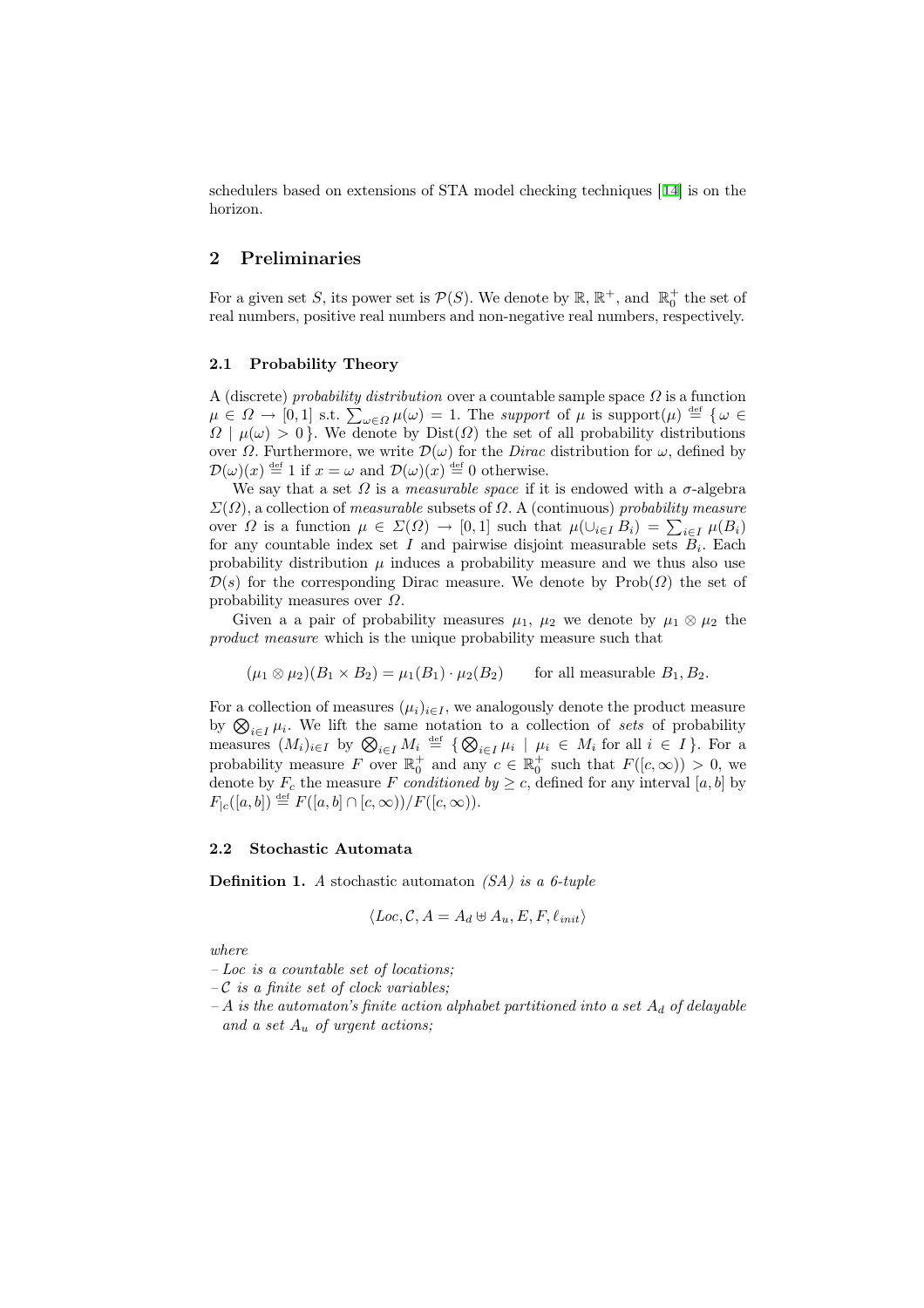$-E \in Loc \rightarrow \mathcal{P}(\mathcal{P}(\mathcal{C}) \times A \times Dist(\mathcal{P}(\mathcal{C}) \times Loc))$  is the edge function, which maps each location to a finite set of edges, which in turn consist of a guard set, a label and a probability distribution over sets of clocks to reset and target locations;  $-F \in \mathcal{C} \to \text{Prob}(\mathbb{R}_0^+)$  is the delay measure function that maps each clock to an absolutely continuous probability measure<sup>1</sup>; and  $-\ell_{init} \in Loc$  is the initial location.

We also write  $\ell \stackrel{C,a}{\longrightarrow}_E \mu$  for  $\langle C, a, \mu \rangle \in E(\ell)$ , and for two edge functions  $E_1$  and  $E_2$ , we define

$$
E_1 < E_2 \Leftrightarrow \forall \ell \in \text{Loc} \colon E_1(\ell) \subseteq E_2(\ell) \land \exists \ell \in \text{Loc} \colon E_1(\ell) \subsetneq E_2(\ell),
$$

i.e. an edge function is "smaller" if it maps to "smaller" sets of edges.

Intuitively, a stochastic automaton starts its execution in the initial location with all clocks expired. Any edge  $\ell \stackrel{C,a}{\longrightarrow}_E \mu$  may be taken only if all clocks in its guard set  $C$  are expired. If it is taken, the action associated to the edge is  $a$ , and the distribution  $\mu$  encodes the discrete branching of this edge: when a branch  $\langle R, \ell' \rangle$  is taken (which happens with probability  $\mu(R, \ell')$ ), all clocks from the set R get (re)started, other expired clocks remain expired, and the process moves into the successor location  $\ell'$ . Here, another edge may be taken immediately or the automaton may need to wait until some further clocks expire and so on.

If a clock c gets started, it expires again after an amount of time chosen randomly according to the probability measure  $F(c)$ . Implementing the abstract notions of clock start and clock expiration is the crucial step in defining a formal semantics. In this paper, we focus on what power such an implementation gives to schedulers—objects that choose which edge to take when several of them may be taken at the same point in time.

Defining the semantics of stochastic automata formally is the core topic of this paper. We discuss various approaches in Sections 3 and 4. In the rest of this section, we lay the foundations for defining the semantics. First, we define probabilistic timed transition system with uncountable state and action spaces. This is needed since we need to store the current valuation of real-valued clocks and variables in each state. Second, we introduce assign[m](#page-7-0)ents [an](#page-12-0)d clock expressions to simplify manipulation with these valuations.

### 2.3 Uncountable Transition Systems

The semantics of (non-Markovian) continuous-time stochastic models with nondeterminism can be defined using the following formalism [6,7,29].

<sup>&</sup>lt;sup>1</sup> In this paper we restrict all  $F(c)$  to absolutely continuous measures as it simplifies the overall notation and the technical treatment. Recall that [a me](#page-20-0)[asu](#page-22-0)re is absolutely continuous if it assigns 0 to any set with Lebesgue measure 0.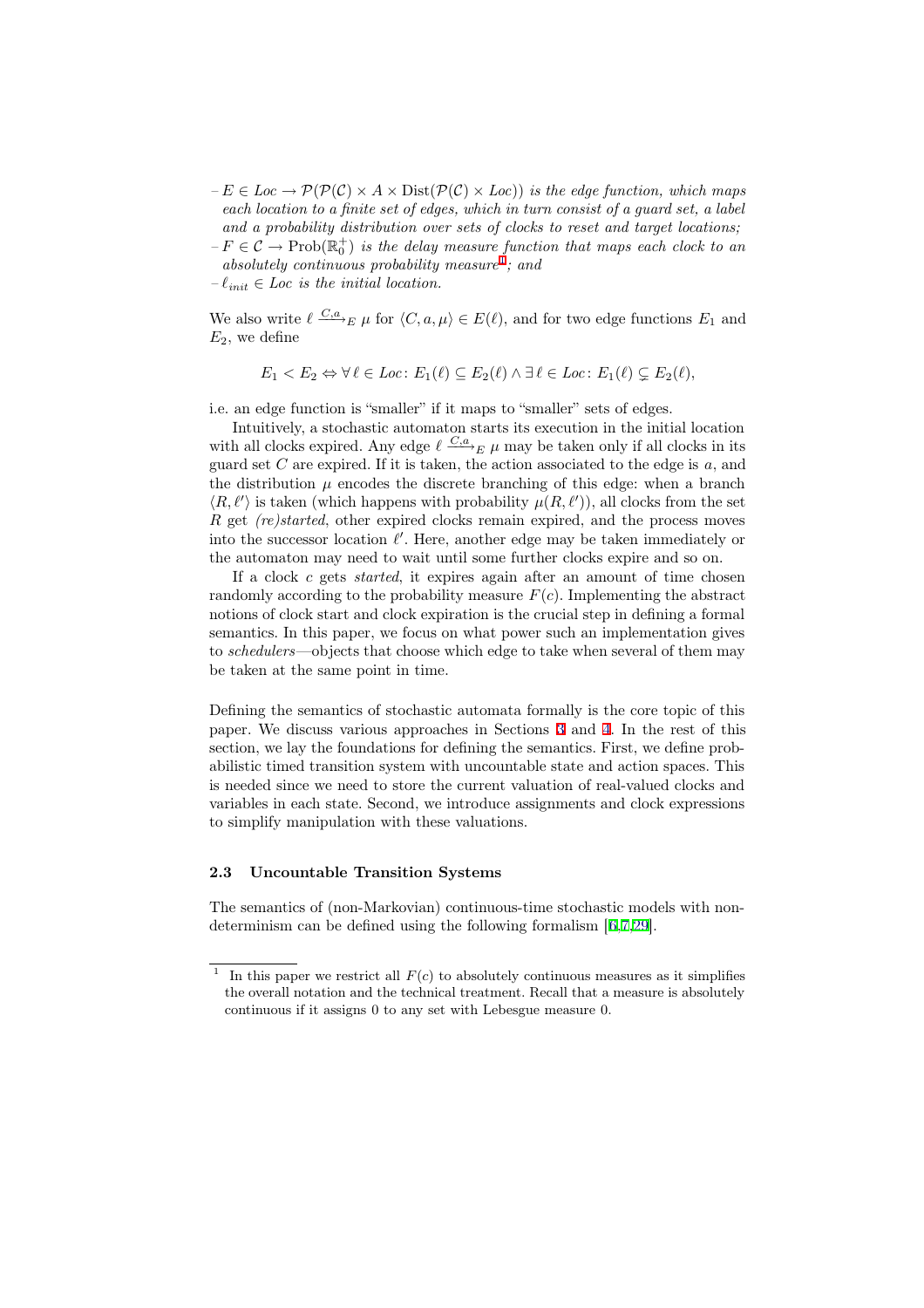**Definition 2.** A timed probabilistic transition system (TPTS) is a  $\lambda$ -tuple

$$
\langle S, A, T, s_{\mathit{init}} \rangle
$$

where

- $-S$  is a (usually uncountable) measurable space of states;
- $-A = \mathbb{R}^+ \oplus A'$  is the system's (uncountable) alphabet that can be partitioned into delays in  $\mathbb{R}^+$  and normal actions in  $A'$ ;
- $-T \in S \to \mathcal{P}(A \times \text{Prob}(S))$  is the transition function, which is explicitly allowed to map a state to an uncountable set of transitions; and
- $-s_{init} \in S$  is the initial state.

We also write  $s \xrightarrow{a} T \mu$  for  $\langle a, \mu \rangle \in T(s)$ , and the  $\langle$  relation can be defined for transition functions analogously to its definition for edge functions.

A behavior of a TPTS is a run, an infinite alternating sequence  $s_0a_0s_1a_1...$  of states and actions. The system starts in the initial state  $s_0 = s_{init}$ . Assuming the current state is  $s_i$ , the next transition  $s_i \xrightarrow{a_1} T \mu$  is chosen non-deterministically by a *scheduler* based on the whole history  $s_0a_0 \ldots a_{i-1}s_i$  up to this point. The successor state  $s_{i+1}$  is then chosen randomly according to the probability measure  $\mu$ .

Formally, a *scheduler* is a measurable function  $\sigma$  that maps every  $s_0a_0 \ldots s_i \in$  $(S \times A)^* \times S$  to a measure over transitions from  $T(s_i)$  (i.e. the scheduler may randomize over available transitions). Every scheduler  $\sigma$  defines a probability measure  $\mathbb{P}^{\sigma}$  over the set of all runs. For a full formal definition, see e.g. [29]. Following the standard approach, we restrict to *non-Zeno* schedulers that allow time to diverge with probability one. More precisely, we require that  $\mathbb{P}^{\sigma}(D) = 1$ where D is the set of runs where the sum of all actions from  $\mathbb{R}^+$  along the run is ∞.

Inspired by [25], we define the *timed trace distribution*  $Tr(T, \sigma)$  of a TPTS T induced by a scheduler  $\sigma$  as follows. First, a *timed trace* is a finite or infinite sequence of actions, obtained as the natural projection (denoted ttrace) mapping each run  $s_0a_0s_1a_1 \cdots$  to a timed trace obtained from  $a_0a_1 \cdots$  by merging every maximal sequen[ce](#page-21-0) of real numbers into its sum (a potential infinite sequence at the end of a run is simply removed, resulting in a finite trace). With this, the timed trace distribution  $Tr(T, \sigma)$  is a distribution over the measurable space of timed traces such that every measurable set of timed traces A has probability  $\mathbb{P}^{\sigma}$ (ttrace<sup>-1</sup>(A)). We denote by Tr(T) the set of timed trace distributions of T ranging over all schedulers of T. Finally, we say that two TPTS  $T_1, T_2$  are timed trace distribution equivalent if  $\text{Tr}(T_1) = \text{Tr}(T_2)$ .

Remark 1. The example discussed in Figure 1 works with state-based properties, in particular considering state reachability probabilities. We can encode such properties in a trace-based setting by, for example, adding a loop  $\ell \stackrel{\varnothing,a}{\longrightarrow} \ell$  to the state whose reachability probability we intend to compute, where  $a$  is a unique urgent action. We can then ask for the pr[ob](#page-2-0)ability of the set of timed traces that include a instead. In this sense, timed trace distribution equivalence can be ensured to preserve timed reachability probabilities.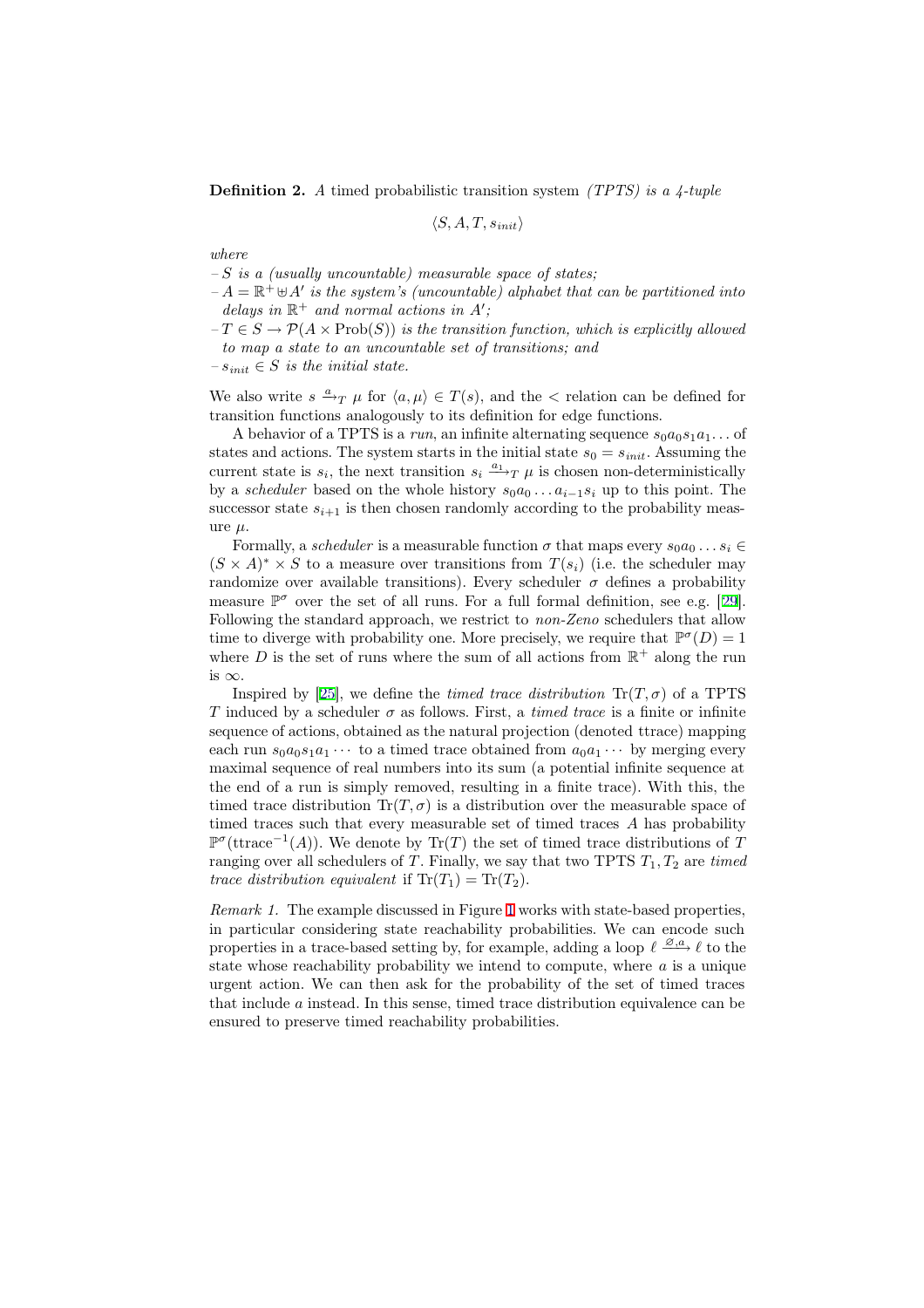#### 2.4 Variables and Expressions

In this subsection, we introduce a unified way to deal with the evaluation and modification of valuations over a set of variables. For a finite set of (real-valued) variables  $Var$ , we let  $Val \stackrel{\text{def}}{=} Var \rightarrow \mathbb{R}$  denote the set of *valuations*. By  $0 \in Val$ , we denote the valuation that assigns value 0 to all variables. We now first introduce an abstract notion of expressions which we use for two operations: updates to modify a valuation, and (timed automata-like) *clock constraints* to evaluate a valuation. Similarly to timed automata, we also define how the flow of time modifies a valuation.

Expressions By  $Exp(C)$  we denote the set of *expressions* over the set of variables  $C \subseteq Var$ . We simply write Exp for the set of expressions over the whole set Var . We treat expressions in an abstract manner: We assume a standard expression syntax (as in e.g. ML or C) with extensions for nondeterministic and randomly sampled values. We formally work only with the *semantics*  $\llbracket e \rrbracket$  of expressions e, which are functions that take a valuation over Var and return the value of e depending on the expression class:

– Bxp: Boolean expressions e have  $\llbracket e \rrbracket \in Val \to \{ \text{ true}, \text{ false} \}.$  Bxp include e.g.

$$
i = 1, \quad tt, \quad x \ge 2.5.
$$

– Axp: Arithmetic expressions e have  $\llbracket e \rrbracket \in Val \to \mathbb{R}$ . Axp include e.g.

 $2.5 + x$ ,  $3 + (if i = 1 then x + 1 else x - 1).$ 

– Sxp: Sampling expressions e have  $\llbracket e \rrbracket \in Val \to \mathcal{P}(\text{Prob}(\mathbb{R}))$ . These are conceptually arithmetic expression featuring two additional constructs: nondeterministic choice and random sampling. Sxp include, e.g.,

$$
x + \textsf{sample}(F) + \textsf{any}(I), \quad 3 + \textsf{sample}(\textsf{Exp}(x)), \quad x * y * \textsf{any}([x, y))
$$

where  $\textsf{sample}(F)$  denotes the random selection of a value according to the probability measure F and  $\text{any}(I)$  the nondeterministic selection of a value out of the interval I. In the example,  $\exp(x)$  denotes the exponential distribution with rate given by the current value of variable  $x$ .

The semantics of a sampling expression maps to a set (representing the nondeterministic choice) of probability measures (representing the random sampling). For example, the semantics  $[3 + x + \text{sample}(Exp(1)) + \text{any}((0, 1))]$ applied to valuation 0 returns the set  $\{\mu_i \mid i \in (3, 4)\}\$  where each measure  $\mu_i$  is the exponential distribution "shifted" by  $i$ . For a sampling expression  $e$  without nondeterminism, we denote by  $\llbracket e \rrbracket_1 \in Val \to \text{Prob}(\mathbb{R})$  the function that maps a valuation v to the single probability measure in  $\llbracket e \rrbracket(v)$ .

**Updates** An *assignment*, written as  $x := e$ , is a pair  $\langle x, e \rangle \in Var \times Sxy$ . Two assignments  $\langle x_1, e_1 \rangle$  and  $\langle x_2, e_2 \rangle$  are consistent if  $x_1 \neq x_2$  or  $\llbracket e_1 \rrbracket(v) = \llbracket e_2 \rrbracket(v)$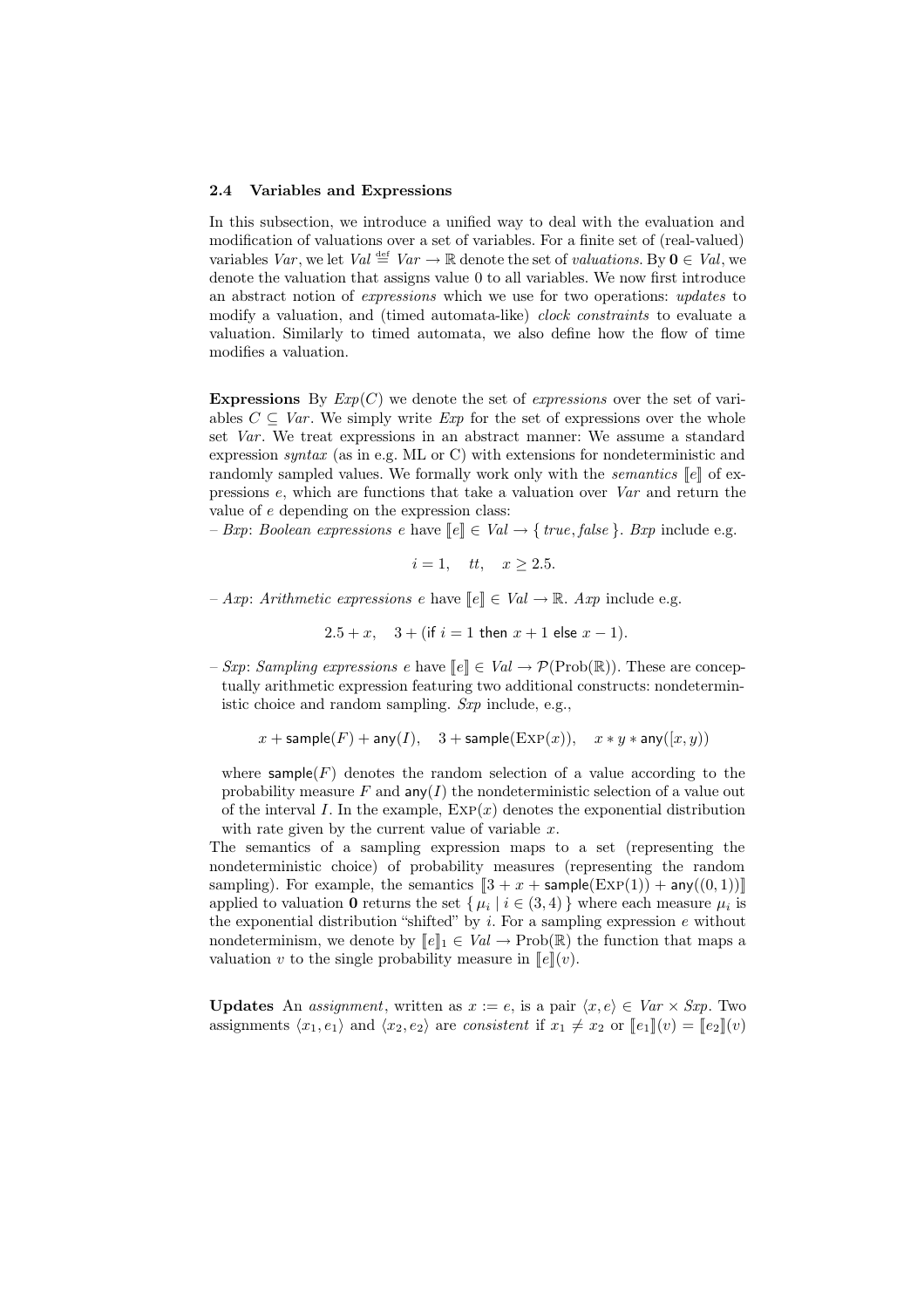<span id="page-7-0"></span>for all valuations v. The set of all assignment is denoted by Asgn. A finite set of pairwise consistent assignments is called an (atomic) update, and two updates are consistent if their union is an update. The set of all updates is denoted  $Upd$ .

Similar to sampling expressions, the semantics of an update  $U \in Upd$  is a function  $\llbracket U \rrbracket \in Val \rightarrow \mathcal{P}(\text{Prob}(Val)).$  Due to consistency, we can treat every update  $U = \{ \langle x_1, e_1 \rangle, \ldots, \langle x_n, e_n \rangle \}$  consisting of  $n \in \mathbb{N}$  assignments as a function  $U \in Var \rightarrow Sxp$  (even though we may have  $x_i = x_j$  for some  $i \neq j$ ). Assuming some fixed total order on the variables, we can identify valuations with tuples of values. This then allows us to define straightforwardly  $\llbracket U \rrbracket(v) \stackrel{\text{def}}{=} \bigotimes_{x \in \text{Var}} \llbracket U(x) \rrbracket(v).$ 

Clocks and clock constraints Later, (similarly to timed automata) we restrict operations that can be applied to *clock* variables. Let us fix a set  $C \subseteq Var$  of clock variables. Clock constraints over  $\mathcal C$  are expressions constructed according to the following grammar:

$$
\mathcal{C} ::= b \mid \mathcal{C} \land \mathcal{C} \mid \mathcal{C} \lor \mathcal{C} \mid c \sim e \mid c_1 - c_2 \sim e
$$

where  $\sim \in \{>, \geq, \leq, \leq, =, \neq \}, c, c_1, c_2 \in \mathcal{C}$ , and b and e are Boolean and arithmetic expressions over  $Var \setminus C$ , respectively. The semantics of a clock constraint g is again a function  $\llbracket e \rrbracket \in Val \rightarrow \{ \text{true}, \text{false} \}.$  Similarly, an update is called clock update if all its assignments to clocks  $c \in \mathcal{C}$  are of the form  $c := 0$ . The set of all clock updates is denoted by  $CUpd$ . Finally, we define for any valuation  $v$ and any delay  $t \in \mathbb{R}^+$  a valuation  $v + t$  by

$$
(v+t)(c) \stackrel{\text{def}}{=} \begin{cases} v(c) + t & \text{for } c \in \mathcal{C}, \text{ and} \\ v(c) & \text{for } c \in \text{Var} \setminus \mathcal{C}. \end{cases}
$$

# 3 Prophetic and Divine Scheduling

In this section we review two existing semantics for stochastic automata. Both map SA to TPTS with uncountable state spaces. A scheduler for an SA is then defined as a scheduler in the underlying TPTS.

In the first subsection, we introduce the more common residual lifetimes semantics that however allows a scheduler to be prophetic. Then, we address the spent lifetimes semantics that at first sight appears to solve this problem. We show that (a) it still allows a scheduler to be *prophetic* (though in a limited way) and more importantly (b) it allows a scheduler to act divine in the sense of being able to manipulate the future in unexpected and unintuitive ways.

We fix for the rest of the paper an SA  $M = \langle Loc, \mathcal{C}, A = A_d \oplus A_u, E, F, \ell_{init} \rangle$ . The presentation of the two semantics is closely inspired by their comparison in [7] which in turn slightly deviates from the respective original definitions [8,10] without affecting core properties.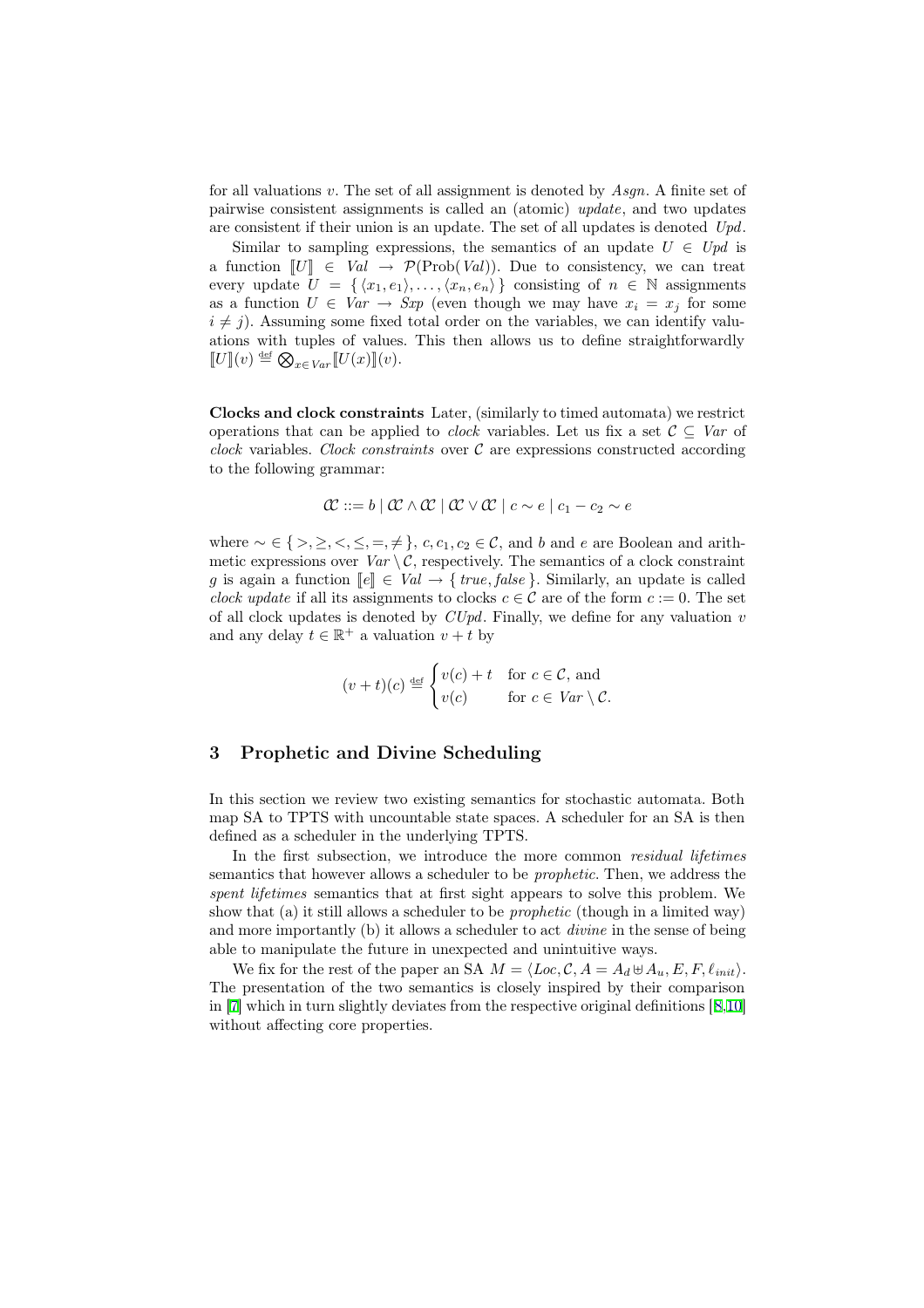### 3.1 Residual Lifetimes [10]

In the residual lifetimes semantics, the states of the TPTS are pairs  $\langle \ell, v \rangle$  of the current location  $\ell$  and a valuation v over the set of variables

$$
Var \stackrel{\text{def}}{=} \mathcal{C} \cup \{ d_c \mid c \in \mathcal{C} \}.
$$

For each clock c, the (non-clock) variable  $d_c$  stores the value sampled for c when  $c$  was reset most recently. For a set  $R$  of clocks, both reset and sampling can be done by the update

Sample(R) 
$$
\stackrel{\text{def}}{=} \{c := 0, d_c := \text{sample}(F(c)) \mid c \in R\}.
$$

The value of each clock then increases with the flow of time; a clock  $c$  is called expired when its value reaches the value of the sampled variable  $d_c$ . An edge  $\ell \nightharpoonup C,a$ <sub>E</sub>  $\mu$  may be taken only if all clocks from the guard set C are expired, captured by the clock constraint

$$
\text{Expected}(C) \stackrel{\text{def}}{=} \bigwedge_{c \in C} c \ge d_c.
$$

Let us now define the induced TPTS precisely:

Transition system The residual lifetimes semantics of an SA M is the TPTS

$$
[\![M]\!]_r = \langle Loc \times Val, \mathbb{R}^+ \oplus A, T_M, \langle \ell_{init}, \mathbf{0} \rangle \rangle
$$

where  $T_M$  is the smallest (according to relation  $\langle \rangle$ ) transition function satisfying the following two inference rules:

$$
\frac{\ell \xrightarrow{C,a} E \mu \qquad [\text{Expected}(C)]](v)}{\langle \ell, v \rangle \xrightarrow{\alpha} T_M \sum_{\langle R, \ell' \rangle \in \mathcal{P}(C) \times Loc} \mu(\langle R, \ell' \rangle) \cdot (\mathcal{D}(\ell') \otimes [\text{Sample}(R)]_1(v))} (jump_r)
$$
\n
$$
\frac{t \in \mathbb{R}^+ \qquad \forall t' \in [0, t) \colon [\neg \text{Urgent}_r(\ell)](v + t')}{\langle \ell, v \rangle \xrightarrow{t} T_M \mathcal{D}(\langle \ell, v + t \rangle)} (delay_r)
$$

where the first rule formalizes the preconditions and effects of taking an edge and the second rule states that time may flow in a location  $\ell$  only if there is no edge to be taken urgently where

$$
\mathrm{Urgent}_\mathrm{r}(\ell) \stackrel{\mathrm{{\scriptscriptstyle def}}}{=} \bigvee_{a \in A_u, \langle C, a, \mu \rangle \in E(\ell)} \mathrm{Explicit}(C).
$$

Recall that when an edge  $\ell \xrightarrow{C,a} E \mu$  is taken, a successor location  $\ell'$  and a set R of clocks is randomly picked according to the distribution  $\mu$ . For a fixed pair  $\langle R, \ell' \rangle$ , the term  $\mathcal{D}(\ell') \otimes [\text{Sample}(R)]_1(v)$  appearing in the first rule is a distribution over states, say  $\alpha_{R,\ell'}$ . The sum  $\sum_{R,\ell'} \mu(\langle R,\ell'\rangle) \cdot \alpha_{R,\ell'}$  then represents the overall distribution obtained by weighting the  $\alpha$ ... by  $\mu$ .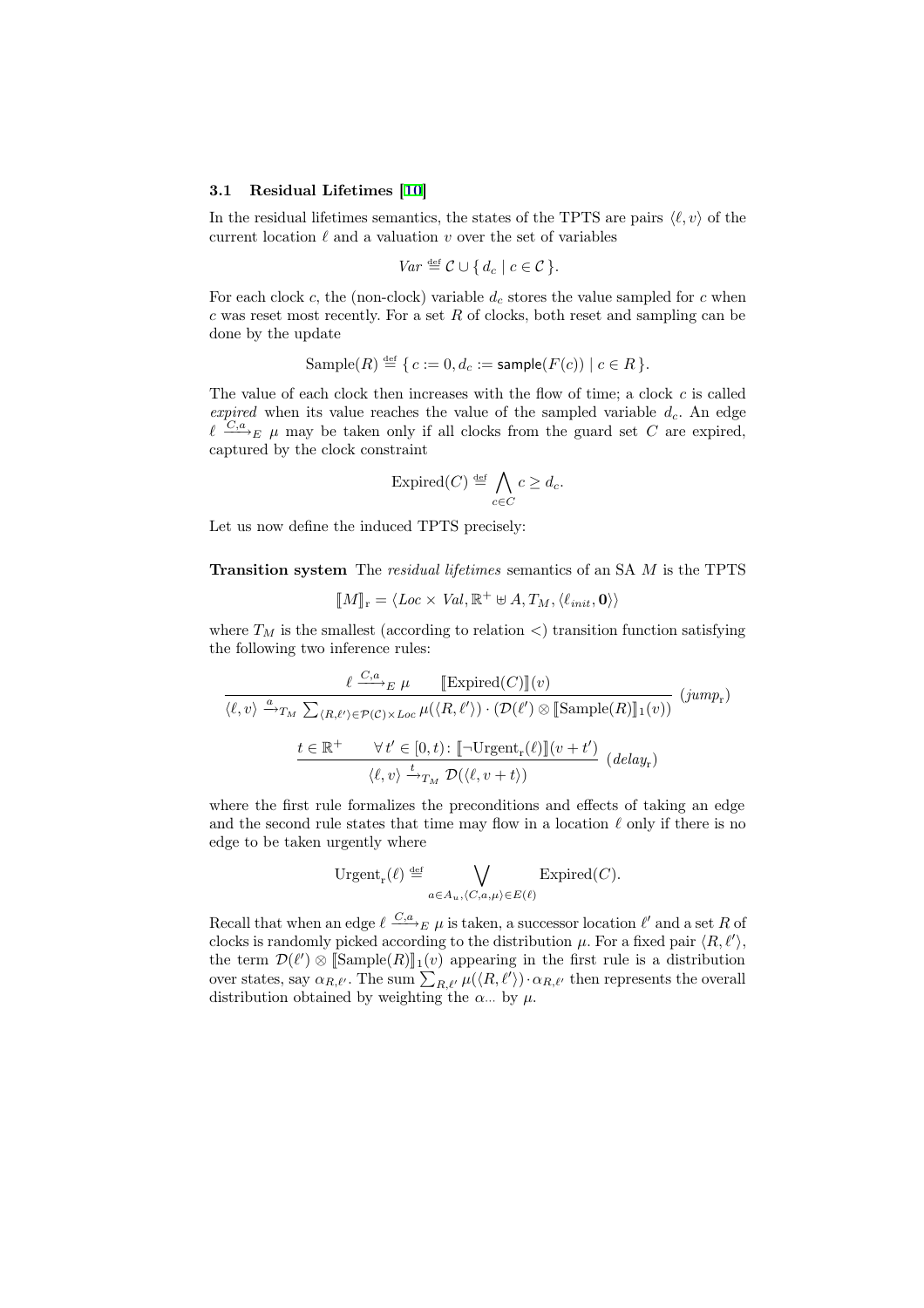Prophetic schedulers In light of the TPTS as defined above, we consider the SA model on the right below, which is a notationally more formal variation of the one from Figure 1. The TPTS starts in the initial state  $\langle \ell_{init}, \mathbf{0} \rangle$ . Since the outgoing edge from  $\ell_{init}$  has an empty guard set and we assume action a to be urgent, no delay is possi[bl](#page-2-0)e in  $\langle \ell_{init}, \mathbf{0} \rangle$  and the only outgoing transition is with action a to a probability measure over states of the form  $\langle \ell_1, v \rangle$  where  $v(x) = v(y) = v(z) = 0$ 



and the values  $v(d_x)$ ,  $v(d_y)$  and  $v(d_z)$  are sampled randomly according to the continuous uniform distributions  $Un([0, 1])$ ,  $Un([2, 3])$  and  $Un([2, 3])$ , respectively.

From any such location, there are uncountably many outgoing transitions corresponding to all possible delays  $0 < t \le v(d_x)$ . If a scheduler chooses some action  $t_0 < v(d_x)$ , then the remaining time to delay decreases by  $t_0$  and in the next state, the choice options are reduced to actions  $0 < t \le v(d_x) - t_0$  and so on. In the end, all (non-Zeno) delay sequences  $t_0, t_1, \ldots$  end up in some state  $\langle \ell_1, v \rangle$  where  $v(x) = v(d_x)$  where a scheduler needs to choose between b and c.

In such a state  $\langle \ell_1, v \rangle$ , one possible scheduler  $\sigma$  can decide to choose action b only if  $d_z < d_y$  and action c otherwise (and to choose always maximal delay whenever delaying is possible): One can then easily argue that the probability induced by scheduler  $\sigma$  to reach a state with location  $\checkmark$  is 0, while our intuition says that less than 0.5 is not achievable. However, that scheduler can be considered *prophetic*, since its decisions are effectively based on the timing of events that will occur in the future.

## 3.2 Spent Lifetimes [8]

The spent lifetimes semantic TPTS is defined over the same state space, but in order to avoid prophetic decisions, each transition comes with a complete resampling of the variables  $d_c$  that represent the residual time for each clock c. Th[e](#page-20-0)reby, the current value of  $d_c$  (on which the scheduler may base its decisions) becomes irrelevant right with the execution of the decision of the scheduler, i.e. whenever taking a transition.

In order to keep the delay between resetting  $c$  and its expiration distributed according to  $F(c)$ , the resampling needs to take into account the time already spent which is captured by the value of the clock c. This is achieved by conditioning the delay measure  $F(c)$  on the time spent. As an example, consider a clock c with  $F(c)$  being uniform on [1, 2]. The clock is initially sampled to, say, 1.3. After taking a delay transition of 1.1 time units, we need to resample it according to the distribution  $F(c)_{1,1}$ , which is distributed uniformly on [1.1, 2]. If instead the resampling were to occur already after 0.5 time units, we actually would have  $F(c)_{|0.5} = F(c)$  (as knowing that the event does not occur before 0.5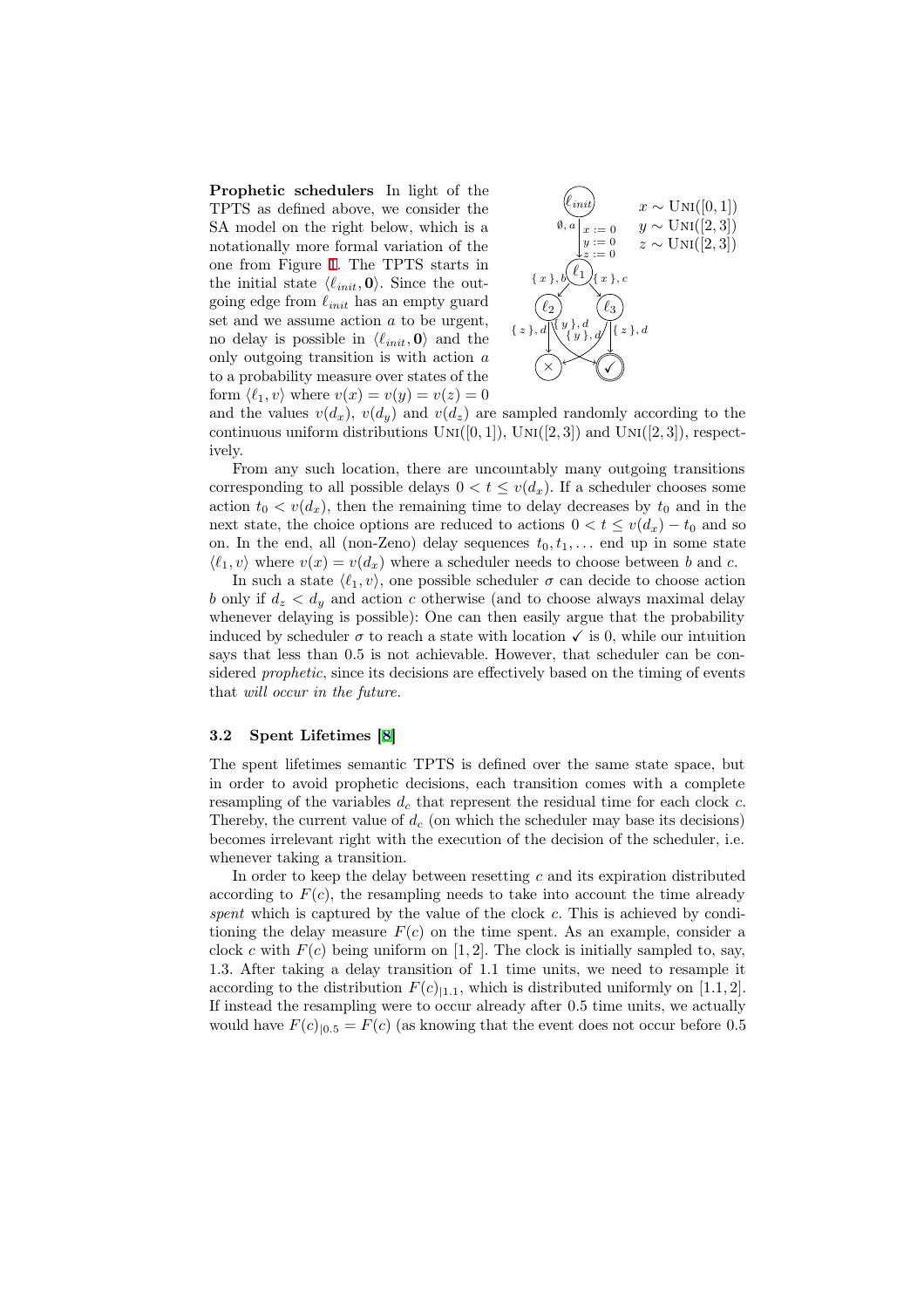does not change the chances of when it will occur in the future). Resampling of a set  $C \subseteq \mathcal{C}$  can be expressed by the update

 $\mathrm{Resample}(C)\stackrel{\text{def}}{=} \set{d_c:=\text{if }c < d_c \text{ then sample}(F(c)_{|c}) \text{ else } d_c \mid c \in C}$ 

where  $F(c)$  should be interpreted as one literal giving a distribution that is then within the expression conditioned by the current elapsed time of c. Observe that the update resamples only values for clocks that are not expired.

Transition system The spent lifetimes semantics of an SA M is the TPTS

$$
[\![M]\!]_{\rm s} = \langle Loc \times Val, \mathbb{R}^+ \boxplus A, T_M, \langle \ell_{init}, \mathbf{0} \rangle \rangle
$$

where  $T_M$  is the smallest transition function satisfying the following two inference rules:

$$
\frac{\ell \xrightarrow{C,a} \mu \qquad [\text{Expected}(C)](v)}{\langle \ell, v \rangle \xrightarrow{\alpha} T_M \sum_{R,\ell'} \mu(\langle R,\ell' \rangle) \cdot (\mathcal{D}(\ell') \otimes [\text{Sample}(R) \cup \text{Resample}(\mathcal{C} \setminus R)]_1(v))} (jump_s)
$$
\n
$$
\frac{t \in \mathbb{R}^+ \qquad \forall t' \in (0, t) : [\neg \text{Urgent}_s(\ell)](v+t')}{\langle \ell, v \rangle \xrightarrow{t} T_M \mathcal{D}(\ell) \otimes [\text{Resample}(C)]_1(v+t)} (delay_s)
$$

where the first rule again describes that an edge is taken and the second rule again describes the flow of time. The clock constraint  $U$ rgents is defined by

$$
\mathsf{Urgent}_\mathsf{s}(\ell) \stackrel{\text{\tiny def}}{=} \mathsf{Urgent}_\mathsf{r}(\ell) \vee \bigvee_{c \in \mathcal{C}} \mathsf{Expiring}(c)
$$

where Expiring(c)  $\stackrel{\text{def}}{=}$  (c = d<sub>c</sub>). It differs from Urgent<sub>r</sub> used in the residual lifetimes semantics by forcing each delay not to exceed the moment when the next clock is expiring. This condition means that whenever some clock expires, all other active clocks get resampled. The rule  $delay_s$  requires  $v + t'$  to satisfy  $\neg \text{Urgent}_{s}(\ell)$  only for *positive* time points t' because Expiring(c) is violated by v if the clock c has just expired.

Prophetic scheduling We now discuss that the spent lifetimes semantics, despite its intention, is not free of prophetic power. In the SA in Figure 2 on the left, after some delay  $t \in [0, 1]$ , clock x expires and clocks y and z get resampled both independently according to  $U[2, 3]_{lt} = U[2, 3]$ . In other words, a state  $\langle \ell_1, v \rangle$ is reached where  $v(x) = v(y) = v(z) = v(d_x) = t$  and  $v(d_y), v(d_z) \in [2, 3]$ . We can distinguish two cases:

- 1. If  $v(d_z) < v(d_y)$ , the scheduler  $\sigma$  may choose the maximal enabled delay  $v(d_z) - t$  by which z becomes expired (in one step, i.e. z does not get resampled) and the location  $\times$  is reached.
- 2. Otherwise, the scheduler  $\sigma$  repeatedly takes the enabled self-loop edge resetting y and z until a state  $\langle \ell_1, v \rangle$  with  $v(d_z) < v(d_u)$  is reached. In this state the scheduler behaves as described in point 1 above.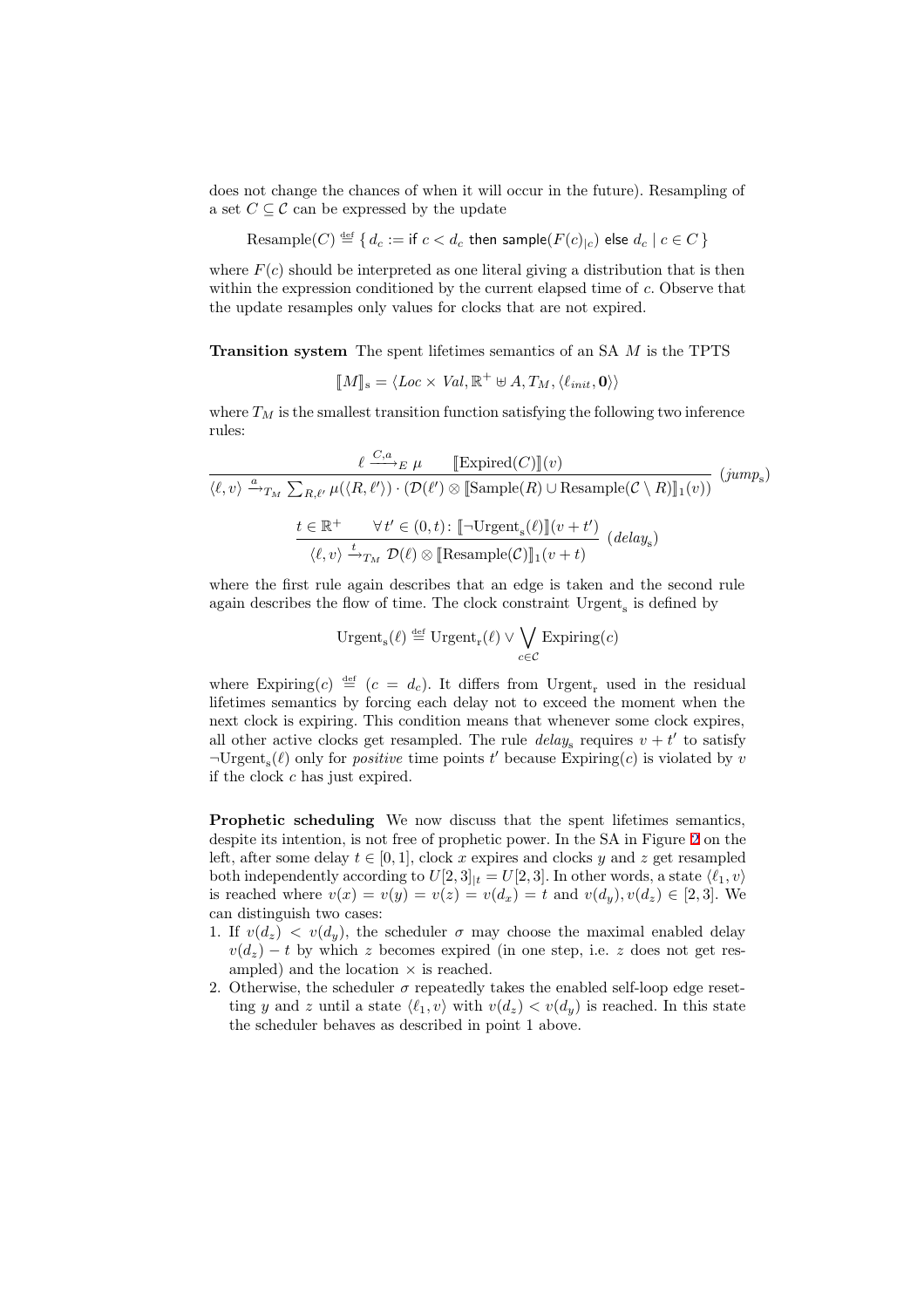

Figure 2. Examples of prophetic and divine scheduling.

By this scheduler  $\sigma$ , a state with location  $\checkmark$  is again reached with probability 0. In other words, the crucial property of the spent lifetimes semantics is that the scheduler observes what is the first clock to expire and when will it happen. If the scheduler prefers this observed plan, it may let it happen by one delay transition. Otherwise, it may block this from happening by taking some other (non-urgent) edge.

Divine scheduling Actually, the self-loop edge in the example above is not needed for a scheduler to guarantee that  $\checkmark$  is reached with probability 0. Consider the SA in Figure 2 on the right. Remarkably, another way how a scheduler may influence the sampled timing in this SA is to take ever shorter delay transition. Each of them induces a resampling of all running clocks. Thus, such a scheduler also gets arbitrarily many chances to resample the clocks by delaying, say for  $1/2$ , then for  $1/4$ ,  $1/8$ ,  $1/16$ , and so on.<sup>2</sup> In this way, a scheduler can arguably effectuate divine power by forcing a particular ordering of events through the way in which it lets time progress.

In general, this means that a scheduler can force one of the active clocks  $c$ in some location to expire first (unless the lower bound of the support of its associated probability measure disallows that). But the power of schedulers does not stop here: A scheduler can also use the same technique to force a clock to expire in an arbitrarily small subinterval I of its support (with  $F(c)(I) > 0$ ); so in the example above, it could achieve probability 1 for reaching location  $\times$ before 2.1 time units have elapsed.

Furthermore, a scheduler in the spent lifetimes semantics can prevent urgent actions from ever taking place, even when no alternative action is available, and without letting time converge. Consider the small example on the right, where we assume both actions a and d to be urgent.  $\ell_1$  must thus be reached within zero time units, and we would expect location  $\checkmark$  to



 $^{\rm 2}$  Note that this is  $not$  Zeno behaviour: An edge will eventually be taken after a finite number of steps with probability 1.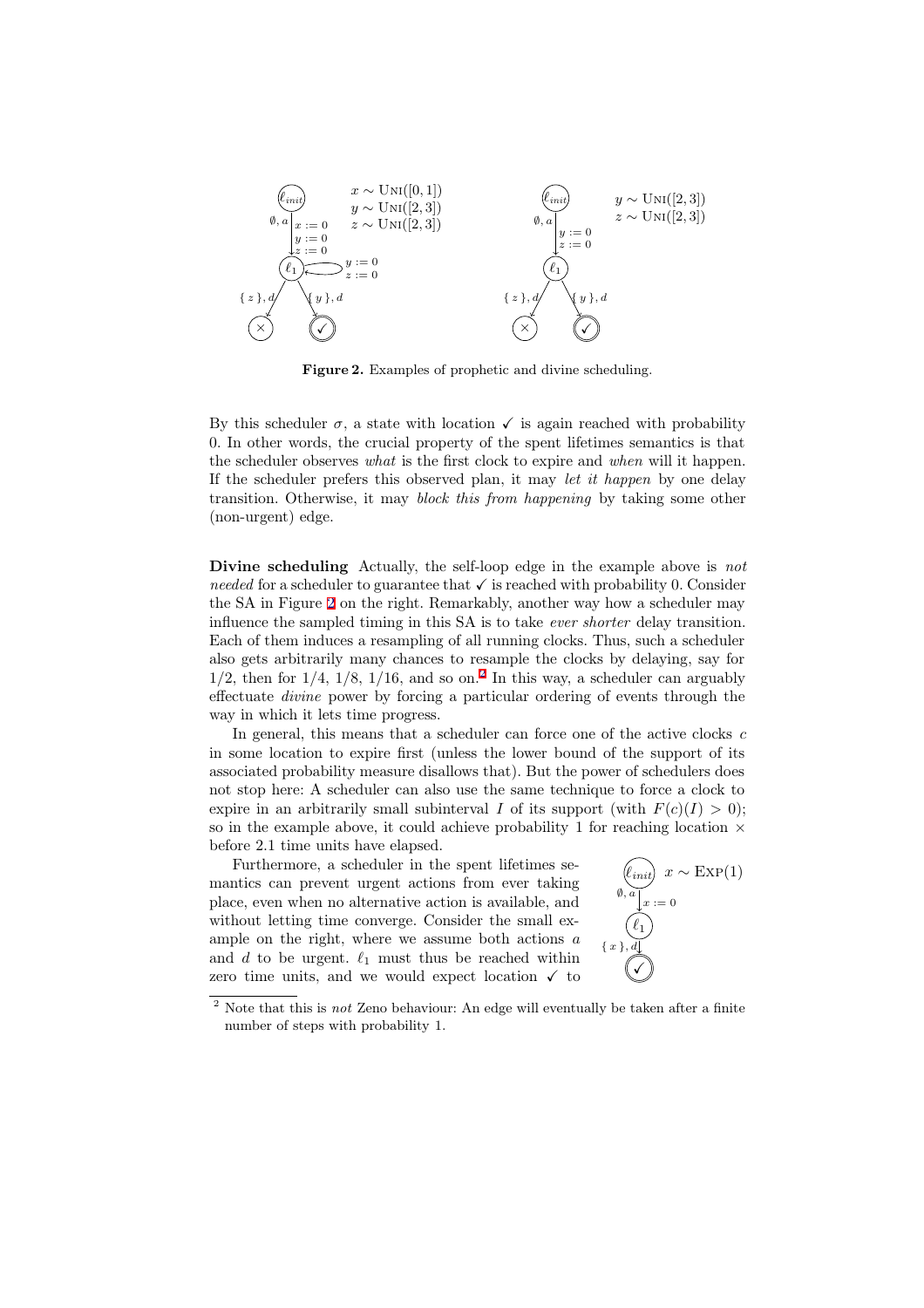<span id="page-12-0"></span>be reached after a further delay according to the exponential distribution with rate 1, i.e. after on average a further 1 time unit. However, a scheduler in the spent lifetimes semantics for this model can prevent  $\checkmark$  from being reached at all: When in state  $\langle \ell_1, v_1 \rangle$  with  $v_1(d_x) = t_1 > 0$ , it can choose to delay by  $t_1 - \epsilon$  $(\epsilon > 0)$  time units. The value for  $d_x$  is then resampled, and we again end up in a state  $\langle \ell_1, v_2 \rangle$  with  $v_2(d_x) = t_2 > 0$ . Due to the unbounded support and the memoryless property of the exponential distribution (i.e.  $\text{Exp}_{1t}(1) = \text{Exp}(1)$  for all  $t \in \mathbb{R}_0^+$ , this process can be repeated ad infinitum, and  $\sum_i t_i = \infty$  with probability 1.

These anomalies are clearly not intended conceptually, but overarch the existing solutions. It thus appears that the concepts currently at hand for stochastic automata and related models are not adequate. We therefore aim at settling a semantics that makes sure that the schedulers are neither prophetic nor divine. We define such a semantics, that we call *non-prophetic*, in the next section.

# 4 Non-prophetic Semantics

This section introduces a novel semantics for stochastic automata where schedulers can neither act divine nor prophetic. It is a spent lifetimes semantics in the sense that the residual times (variables  $d_c$  for clocks c) are resampled whenever delays are to be performed. However, the choice of the actual time to delay and this resampling are performed in one atomic step. In this way, the scheduler cannot know the residual times at the point where it has to choose the delay. After the choice and resampling, the amount of time that passes is at least the minimum of the sampled residual times and the chosen delay. Only when this amount of time has passed can a jump be performed or a new delay be chosen (including another resampling of the residual times).

#### 4.1 Definition

Technically, to achieve this kind of behaviour, we split the evolution of the system into two alternating phases, denoted as  $\circ$  and  $\bullet$ . In the  $\circ$ -phase, the scheduler may only take jump transitions, or it may decide to switch to the  $\bullet$ -phase. On this switch, it chooses the next delay, and the residual times for the clocks are resampled. Then, in the  $\bullet$ -phase, the scheduler can only let time pass via *delay* transitions or switch back to the ∘-phase. However, the switch back is only enabled at the exact points in time where either a clock has just expired, or the amount of time that has passed is the delay previously chosen by the scheduler. As usual, if an edge with an urgent action has become enabled, no more time can pass and the switch back to  $\circ$  must occur immediately.

Definition 3. The non-prophetic semantics of an SA M is the TPTS

$$
[\![M]\!]_{n} = \langle Loc \times \{ \circ, \bullet \} \times Val \rangle, \mathbb{R}^{+} \oplus A \oplus \{ \tau \}, T_{M}, \langle \ell_{init}, \circ, \mathbf{0} \rangle \rangle
$$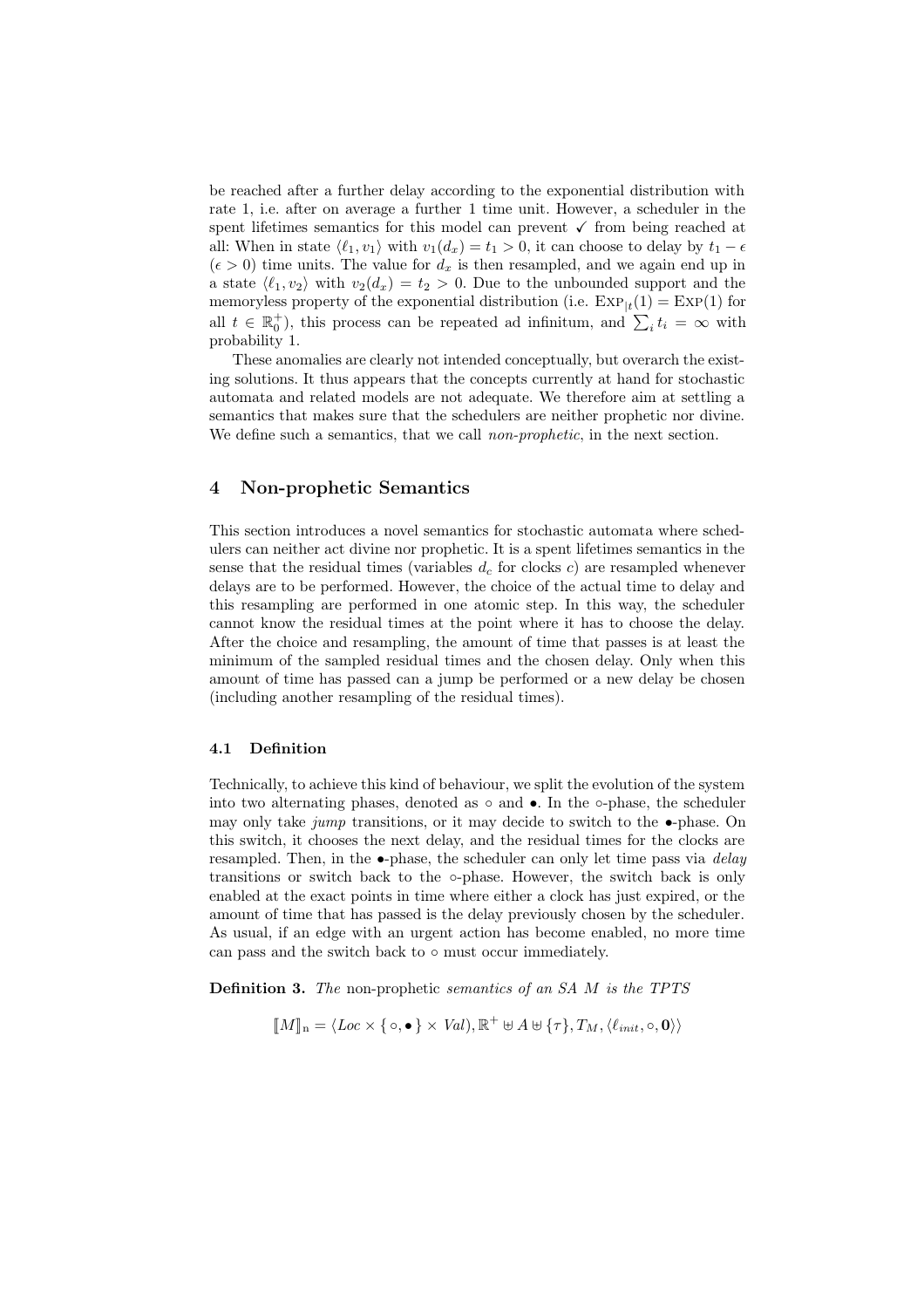where Val are valuations over the set of variables  $Var = C' \oplus \{ d_c | c \in C' \}$  where  $\mathcal{C}' \stackrel{\text{\tiny def}}{=} \mathcal{C} \cup \{w\}$  are the clock variables and  $T_M$  is the smallest transition function such that the following inference rules are satisfied:

$$
\frac{\ell \xrightarrow{C,a} \mu \qquad [\text{Explicit}(C)](v)}{\langle \ell, \circ, v \rangle \xrightarrow{\alpha} \gamma_M \sum_{R,\ell'} \mu(\langle R, \ell' \rangle) \cdot \mathcal{D}(\langle \ell', \circ \rangle) \otimes [\text{Sample}(R)]_1(v)} \quad (jump_n)
$$
\n
$$
\frac{d \in \mathbb{R}^+ \qquad [\neg \text{Urgent}_r(\ell)](v)}{\langle \ell, \circ, v \rangle \xrightarrow{\tau} \gamma_M \mathcal{D}(\langle \ell, \bullet \rangle) \otimes [\text{Resample}(C) \cup \text{Set}_n(d)]_1(v)} \quad (choice_n)
$$
\n
$$
\frac{t \in \mathbb{R}^+ \qquad \forall t' \in [0, t) \colon [\neg \text{Urgent}_n(\ell)](v + t')}{\langle \ell, \bullet, v \rangle \xrightarrow{\iota} \gamma_M \mathcal{D}(\langle \ell, \bullet, v + t \rangle)} \quad (delay_n)
$$
\n
$$
\frac{c \in C'}{\langle \ell, \bullet, v \rangle \xrightarrow{\tau} \gamma_M \mathcal{D}(\langle \ell, \circ \rangle) \otimes [\{d_c := 0\}] } \quad (expiring_n)
$$

where  $\text{Set}_{n}(d) \stackrel{\text{def}}{=} \{w := 0, d_{w} := d\}$  and

$$
\textnormal{Urgent}_n(\ell) \stackrel{\textnormal{\tiny def}}{=} \textnormal{Urgent}_r(\ell) \vee \bigvee_{c \in \mathcal{C}'} \textnormal{Expiring}(c).
$$

The rules *choice*<sub>n</sub> and *expiring*<sub>n</sub> take care of switching between the phases whereas the rules jump<sub>n</sub> and delay<sub>n</sub> echo the rules of the residual lifetimes semantics. The precondition of  $delay_n$  uses the predicate Urgent<sub>n</sub>, which prevents the rule from being applied not only when the clock for an urgent action has expired (as in Urgent<sub>r</sub>), but also when the new clock w or the clock of a delayable action is just expiring. The update  $d_c := 0$  on expiring, makes sure that the clock can expire only once at a given moment of time.

#### 4.2 Absence of Prophetic and Divine Behaviour

In light of the shortcomings of earlier approaches discussed in Section 3, the question arises in what sense this new semantics is any good. We argue in the sequel that the non-prophetic semantics meets its design goals. Formally, we consider a restricted class of schedulers on this new semantics  $\llbracket M \rrbracket_n$  such that the schedulers in this class clearly only enable non-prophetic scheduling[.](#page-7-0) This is because their decisions are only based on spent lifetimes. We then show that this scheduler class is no less powerful than the class of all imaginable schedulers on  $[\![M]\!]_n$  w.r.t. timed trace distribution equivalence. Notably, the same does not hold for  $[M]_r$  and  $[M]_s$ , as shown by our earlier examples.

Procrastination First, we define and show one technical property that simplifies the proofs later and reveals additional structure of scheduling: we will require that after waiting for the delay previously chosen by the scheduler without being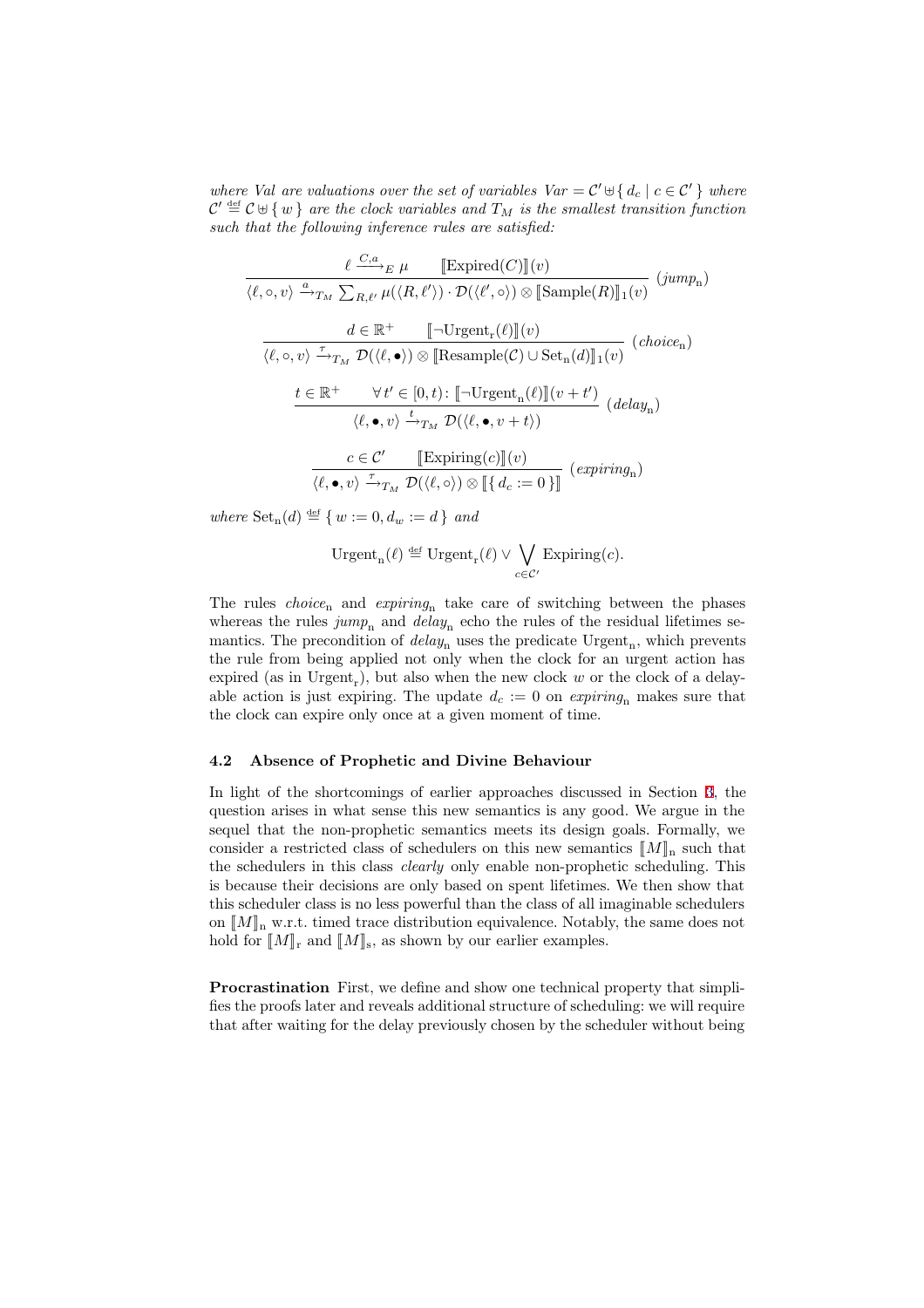interrupted by the expiration of any clock, the scheduler cannot choose to wait further, i.e. it needs to choose some edge. We say that a scheduler  $\sigma$  in  $\|M\|_{\mathfrak{n}}$  is procrastination-free if for all histories  $h = s_0 a_0 \cdots a_{n-1} s_n$  we have the following two properties:

- 1. if  $a_{n-1} = \tau$  and  $s_n = \langle \ell, \circ, v \rangle$  with  $v(w) = v(d_w)$ , then the scheduler  $\sigma$  chooses in h any  $\tau$  transition with probability zero;
- 2. if  $s_n = \langle \ell, \bullet, v \rangle$ , the scheduler  $\sigma$  chooses in h the delay transition with maximum possible label value (i.e. maximum delay) with probability one.

Next, we show that we can restrict to procrastination-free schedulers.

**Lemma 1.** For any scheduler  $\sigma$  in  $[M]_n$ , there is a procrastination-free scheduler  $\sigma'$  in  $[M]_n$  such that the stochastic processes induced by  $\sigma$  and  $\sigma'$  have the same timed trace distribution.

*Proof (Sketch)*. We define the scheduler  $\sigma'$  for a given history h as follows. We observe the measure over sequences of several delay steps that end by choosing some non-waiting action from A. The scheduler then takes the delay according to this measure in one step. In the next step (if not interrupted by expiration of some clocks earlier), the non-waiting action is also taken according to this measure (conditioned by the chosen waiting).

**Non-prophetic schedulers in**  $[M]_n$  We say that a scheduler  $\sigma$  in  $[M]_n$  is non-prophetic if  $\sigma(h) = \sigma(h')$  for all histories  $h = s_0 a_0 \cdots a_{n-1} s_n$  and  $h' =$  $s'_0 a'_0 \cdots a'_{n-1} s'_n$  such that

 $-$  for all  $0 \leq i < n$  we have  $a_i = a'_i$  and

– for all  $0 \leq i \leq n$  the valuations in  $s_i$  agree on values of C.

**Lemma 2.** For any procrastination-free scheduler  $\sigma'$  in  $[M]_n$ , there is a procrastination-free non-prophetic scheduler  $\sigma''$  in  $[M]_n$  such that the stochastic processes induced by  $\sigma'$  and  $\sigma''$  are timed trace distribution equivalent.

*Proof.* We define each choice of the scheduler  $\sigma''$  by randomization over choices of  $\sigma'$  over all sampled values of variables that a non-prophetic scheduler cannot observe. This can be easily defined locally as the variables are resampled in every step and the scheduler  $\sigma$  is procrastination-free.

Non-prophetic schedulers in  $[M]_r$  Next, we observe that every scheduler in a non-prophetic semantics can be mimicked by a scheduler in the standard residual lifetimes semantics. The following theorem bridges the two semantics.

**Theorem 1.** For any scheduler  $\sigma$  in  $[M]_n$ , there is a scheduler  $\bar{\sigma}$  in  $[M]_r$  such that the stochastic processes induced by  $\sigma$  and  $\bar{\sigma}$  have the same timed trace distribution.

*Proof (Sketch)*. Owed to the preceding lemmata, we can assume  $\sigma$  to be procrastination-free and non-prophetic, since otherwise we could switch to another scheduler satisfying these assumptions with the same timed trace distribution.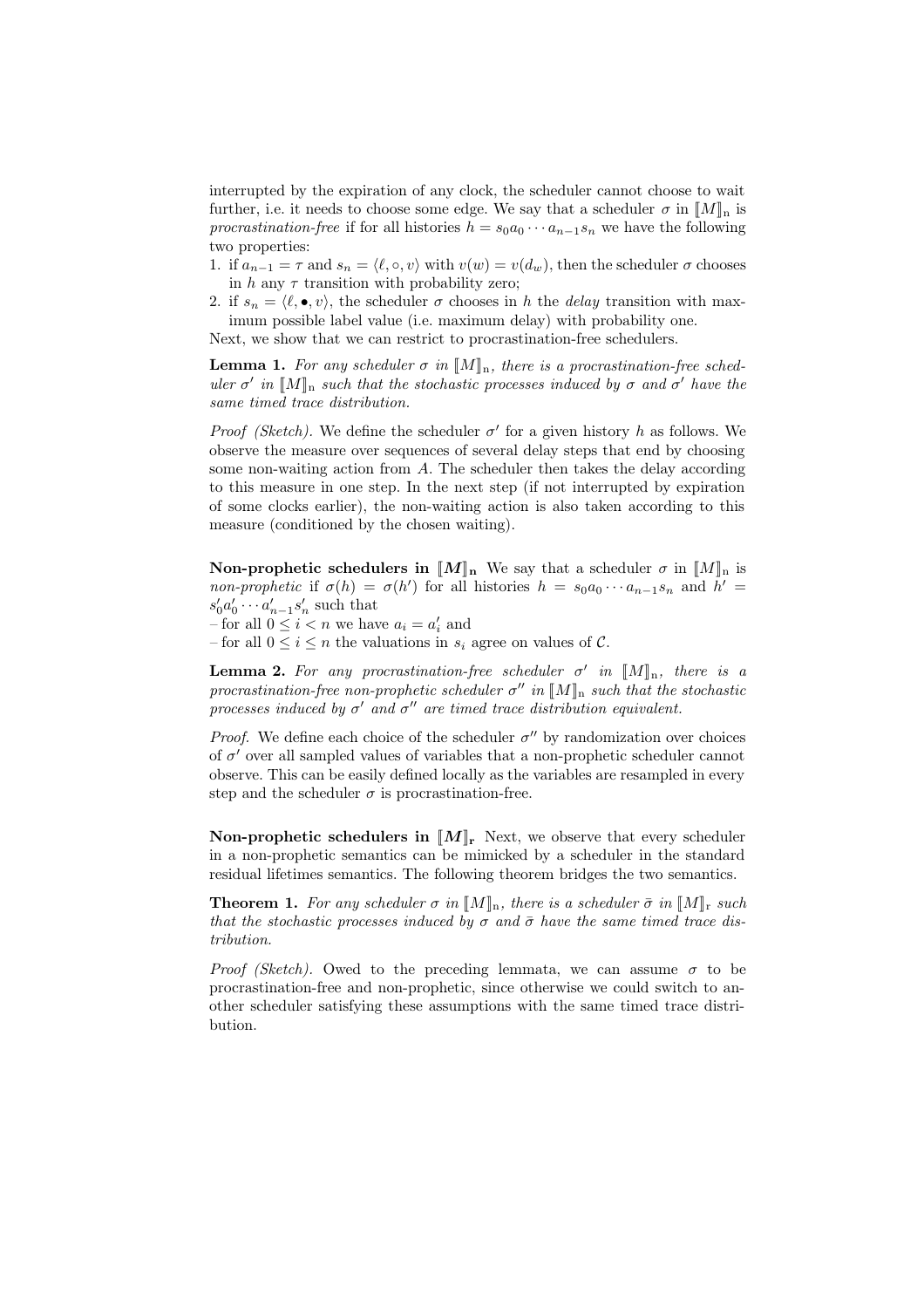We define the scheduler  $\bar{\sigma}$  in  $[M]_r$  with the same timed trace distribution as follows. It always takes the decision only based on the spent lifetimes of every clock (which are stored in the state space of  $[M]_r$ ). When a decision (say to wait for  $t$  time units) is taken, it sticks to this decision: even if some clock expires earlier (say after  $t' < t$  time units), the decision is not changed up to the point where the expiration happens (so there is indeed waiting for  $t'$  time units). At this point, the observations of  $\bar{\sigma}$  do change, and it may thus take another decision according to  $\sigma$ .

Finally, we say that a scheduler  $\bar{\sigma}$  in  $\llbracket M \rrbracket_r$  is non-prophetic if there is a scheduler  $\sigma$  in  $[M]_n$  such that the stochastic processes induced by  $\bar{\sigma}$  and  $\sigma$  are timed trace distribution equivalent. In the next section, we address the problem of analysing SA w.r.t. the non-prophetic semantics, or equivalently w.r.t. the class of nonprophetic schedulers in the standard residual lifetimes semantics.

# 5 Towards Non-Prophetic Model Checking

In this section, we discuss how the non-prophetic semantics of stochastic automata can equivalently be encoded into the more expressive formalism of stochastic timed automata. This is possible despite the fact that STA use the residual lifetimes approach for expressing stochastic delays. We will finally discuss ways to perform model checking of non-prophetic SA based on this encoding.

We first define the formalism of STA and its semantics using TPTS. We then explain the translation from SA to STA, before we turn to the model checking discussion.

## 5.1 Stochastic Timed Automata [6]

The STA formalism is somewhat similar to SA, with the main difference being that the sampling from probability measures is now made explicit in the model: In addition to clock variables as in SA, [a](#page-20-0)n STA can also have real-valued nonclock variables. These do not change over time, but when an edge is taken, they can be set to values sampled according to probability measures. Edges in STA are decorated with a guard and a deadline. Both of these are clock constraints, and in particular, can contain comparisons between clocks and non-clock variables. In this way, the residual lifetimes semantics can be encoded explicitly in an STA, but at the same time, also nondeterministic timing is possible by simply not making use of the possibility of sampling and instead comparing a clock with constant values in guards and deadlines.

Definition 4. A stochastic timed automaton (STA) is a 5-tuple

$$
\langle Loc, Var, A, E, \ell_{init} \rangle
$$

where

– Loc is a countable set of locations;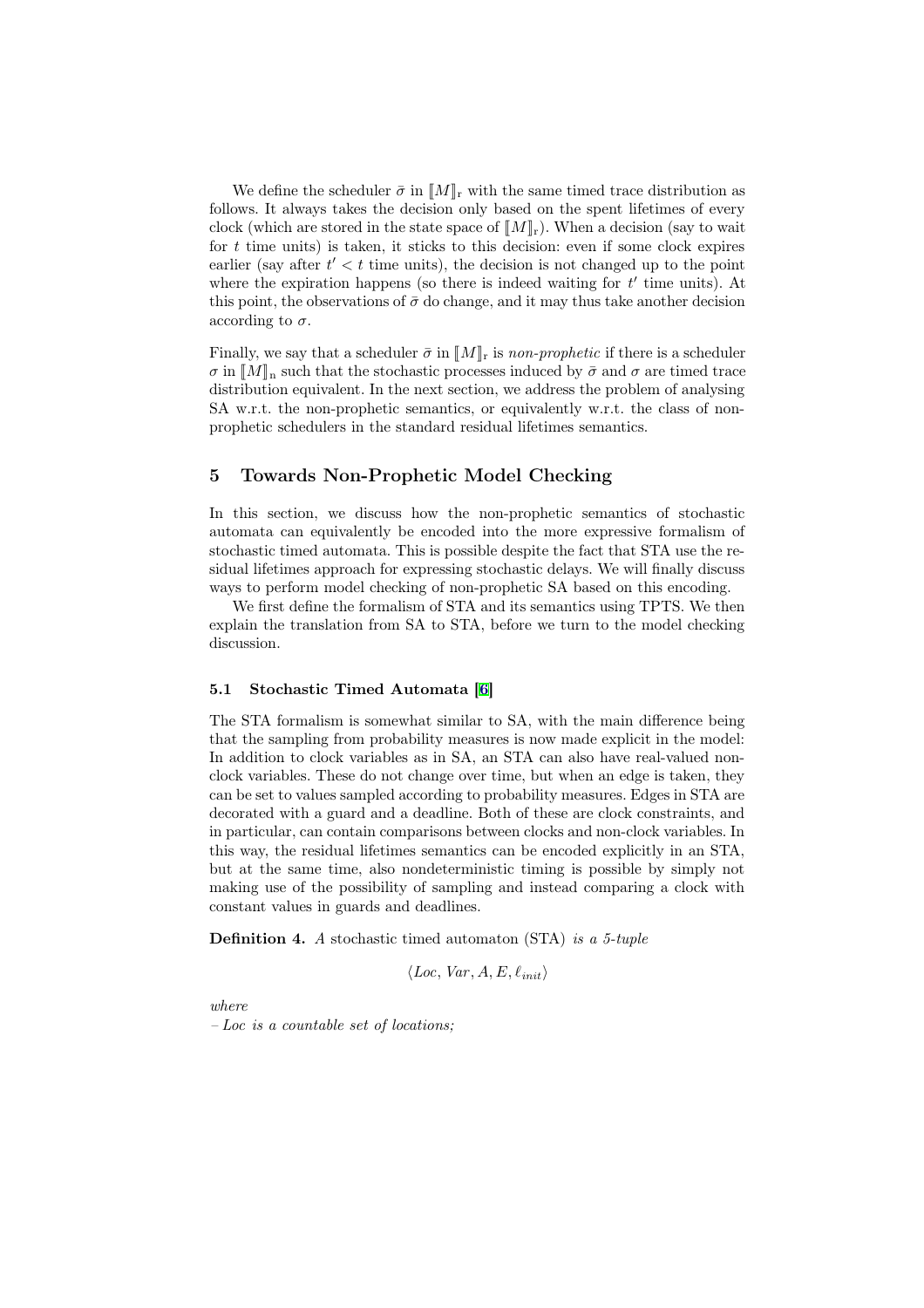- <span id="page-16-0"></span> $-Var \supset C$  is a finite set of variables with a subset C of clock variables;
- $-A$  is the automaton's countable action alphabet;
- $-E \in Loc \rightarrow \mathcal{P}(\mathcal{C} \times \mathcal{C} \times A \times Dist(CUpd \times Loc))$  is the edge function, which maps each location to a set of edges, which in turn consist of a guard, a deadline, a label and a probability distribution over updates and target locations; and
- $-\ell_{init} \in Loc$  is the initial location.

We also write  $\ell \stackrel{g,d,a}{\longrightarrow}_E \mu$  for  $\langle g,d,a,\mu \rangle \in E(\ell)$ .

Intuitively, an STA M evolves as follows: It starts in the initial location  $\ell_{init}$ with all variables having value 0. When time passes, values of all *clock* variables synchronously increase. An outgoing edge  $\ell \frac{g, d, a}{g} \neq \mu$  may be taken only when its guard  $g$  is satisfied by the current values of the variables. If the deadline  $d$  of any outgoing edge is satisfied, then *some* outgoing edge *must* be taken before time can pass again. Whenever an edge as above is taken, a clock update and a successor location is chosen randomly according to  $\mu$ . The update is applied on the current values of variables and the process moves to the successor location.

On the right, we illustrate how an STA can be used to express stochastic delays. The edges (all of which lead to Dirac distributions here, i.e. they have a single successor location each) are annotated by their guard (in green) and their deadline (in red), their action, and the updates of their single target (if non-empty). The edge from



the initial location, sampling the delay for clock  $c$ , needs to be taken immediately because its deadline is *true*. In location  $\ell_1$ , we need to wait at least until "c expires". Note that the waiting can be longer (depending on nondeterministic choice) as the deadline occurs only 1 time unit after that.

Formally, the semantics of STA [6] is defined using TPTS:

Definition 5. The semantics of an STA M is the TPTS

$$
[\![M]\!] = \langle Loc \times Val, \mathbb{R}_0^+ \uplus A, T_M, \langle \ell_{init}, \mathbf{0}_{Var} \rangle \rangle
$$

where  $T_M$  is the smallest function s[at](#page-20-0)isfying the following two inference rules:

$$
\frac{\ell \xrightarrow{g,d,a} E \mu \llbracket g \rrbracket(v)}{\langle \ell, v \rangle \xrightarrow{\alpha} T_M \sum_{\langle U, \ell' \rangle \in \text{support}(\mu)} \mu(\langle U, \ell' \rangle) \cdot (\{\mathcal{D}(\ell')\} \otimes \llbracket U \rrbracket(v))} (jump_{\text{sta}})
$$

$$
\frac{t \in \mathbb{R}^+ \quad \forall \, t' \in [0, t) : \llbracket \neg \text{Urgent}_{\text{sta}}(\ell) \rrbracket(v + t')}{\langle \ell, v \rangle \xrightarrow{t} T_M \mathcal{D}(\langle \ell, v + t \rangle)} (delay_{\text{sta}})
$$

where  $\text{Urgent}_{\text{sta}}(\ell) \stackrel{\text{def}}{=} \bigvee_{\langle g,d,a,\mu \rangle \in E(\ell)} d$ .

Both rules above are not surprising, since they closely resemble the residual lifetimes semantics of SA.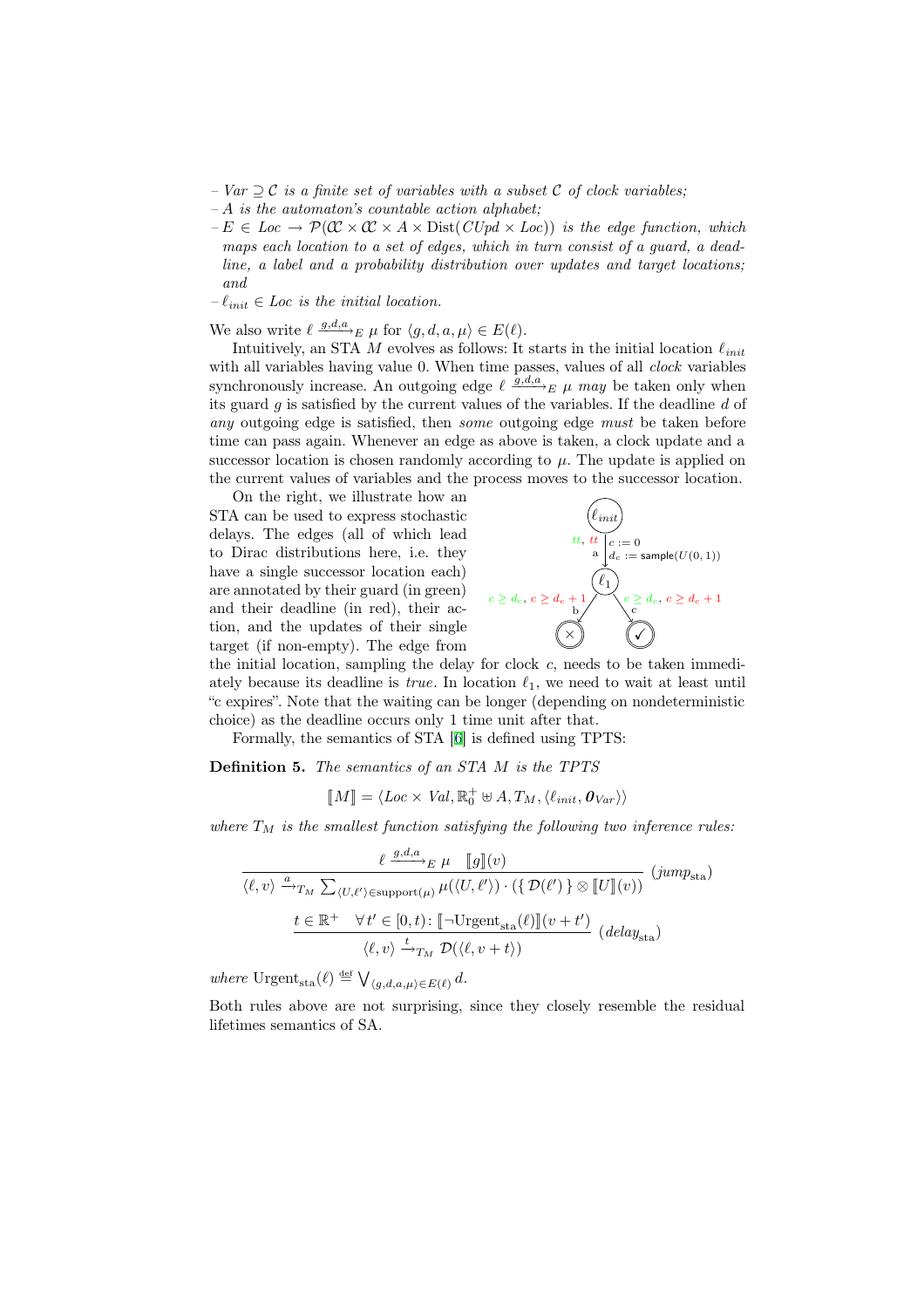#### <span id="page-17-0"></span>5.2 Residual-lifetimes Embedding of SA

Before addressing our ultimate target, the non-prophetic semantics, we start by showing that stochastic automata (with respect to the residual lifetimes semantics) are a subclass of stochastic timed automata by the following simple embedding: An SA

$$
M = \langle Loc, \mathcal{C}, A = A_d \uplus A_u, E, F, \ell_{init} \rangle
$$

is mapped to an STA with the same set of locations,

$$
\overline{M}_{\rm r} = \langle Loc, C \cup \{ d_c \mid c \in C \}, A, \overline{E}, \ell_{init} \rangle.
$$

For each clock c, we again have one variable  $d_c$  with the sampled value. For each edge in the SA, there is one edge in the STA as given by the inference rule

$$
\frac{\ell \xrightarrow{C,a} \mu}{\ell \xrightarrow{\text{Expected}(C),\text{Deadline}(a,C),a}} \frac{\ell \xrightarrow{C,a} \mu}{\bar{E} \sum_{R,\ell'} \mu(R,\ell') \cdot \mathcal{D}(\langle \text{Sample}(R),\ell' \rangle)} \ (jump_{\bar{r}})
$$

where Expired(C) is the guard of the edge and Deadline( $a, C$ ) is its deadline. The deadline coincides with the guard if the action is urgent, i.e.

$$
\text{Deadline}(a, C) \stackrel{\text{def}}{=} \begin{cases} \text{Expected}(C) & \text{if } a \in A_u, \\ \text{ff} & \text{if } a \in A_d. \end{cases}
$$

## 5.3 Embedding of SA with Non-prophetic Semantics

We move on to the crucial translation, namely the one that embeds the nonprophetic SA semantics into STA. The embedding proceeds similar to the embedding from the previous subsection, but makes sure that nothing but spent lifetimes are considered.

Definition 6. The STA translation of an SA M as above is the STA

$$
\overline{M} = \langle Loc \times \{ \circ, \bullet \}, C' \cup \{ d_c \mid c \in C' \}, A \uplus \{ \tau \}, \overline{E}, \langle \ell_{init}, \circ \rangle \rangle
$$

where  $\mathcal{C}' \stackrel{\text{\tiny def}}{=} \mathcal{C} \cup \{w\}$  are the clock variables and  $\overline{E}$  is the smallest edge function such that the following inference rules are satisfied:

$$
\frac{\ell \xrightarrow{C,a} E \mu}{\langle \ell, \circ \rangle \xrightarrow{\text{Expected}(C), \text{Deadline}(a, C), a} E \sum_{R, \ell'} \mu(R, \ell') \cdot \mathcal{D}(\langle \text{Sample}(R), \langle \ell', \circ \rangle \rangle)} \ (jump_{\overline{n}})
$$

$$
\overline{\langle \ell, \circ \rangle \xrightarrow{\neg \text{Urgent}_{\text{sta}}(\ell), tt, \tau} \overline{E} \ \mathcal{D}(\langle \text{Resample}(\mathcal{C}) \cup \text{Set}_{\overline{n}}, \langle \ell, \bullet \rangle \rangle)} \quad (choice_{\overline{n}})
$$
\n
$$
\overline{\langle \ell, \bullet \rangle \xrightarrow{\text{Expiring}(c), \text{Expiring}(c), \tau} \overline{E} \ \mathcal{D}(\langle \{ d_c := 0 \}, \langle \ell, \circ \rangle \rangle)} \quad (expiring_{\overline{n}})
$$

where  $\text{Set}_{\bar{n}} = \{ w := 0, d_w := \text{any}((0, \infty)) \}.$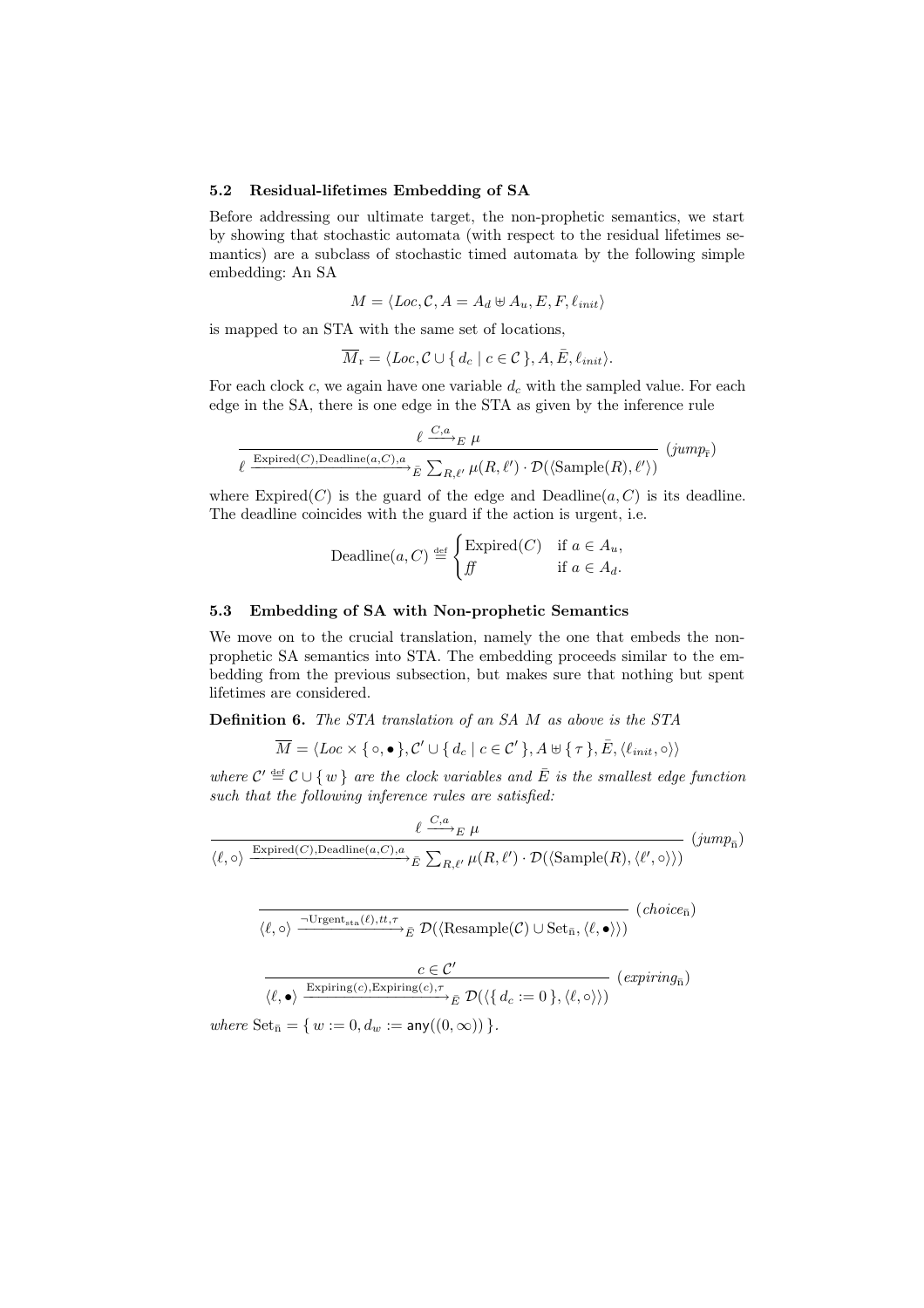<span id="page-18-0"></span>The update  $Set_{\overline{n}}$  resets the newly introduced clock w and allows the nondeterministic selection of a value in  $\mathbb{R}^+$  for  $d_w$ . It thus corresponds to the nondeterministic choice of "scheduler delay" of rule  $choice_n$  in the non-prophetic semantics of SA.

Notably, this embedding is linear in the size of the original SA. The inference rules of definitions 5 and 6 together build the very same TPTS as the rules for the non-prophetic semantics in Definition 3, as expressed by the following theorem:

# **Theorem 2.** We h[av](#page-16-0)e  $\llbracket M \rrbracket = \llbracket \overline{M} \rrbracket$ .

Remark 2. For decidability reasons, definitions [o](#page-12-0)f timed automata concepts usually avoid the possibility to read clock values in update assignments. We instead do read clock values, but, in fact, this is done only to simplify the exposition. Actually, as all delays are stored into (non-clock) variables before each waiting, we can determine the current value of any clock on expiration by accessing nonclock variables only. When adapting the STA model in such a way, the resulting TPTS would however not be identical but only bisimilar to the non-prophetic semantics of TPTS.

## 5.4 Analysis of STA

The above semantic translation maps on STA models, for which, in turn, two different analysis techniques are available: Simulation (also called statistical model checking), as for example implemented in the modes [5] tool, and model checking using an abstraction of the continuous measures as implemented in the mcsta tool  $[14]$ . Both are part of the MODEST TOOLSET  $[16]$ .

The simulation approach is inherently restricted to models that do not contain nondeterministic choices, neither in terms of t[he](#page-20-0) discrete jumps nor when it comes to delays. It is thus of limited use for the cases we consider in this paper [whe](#page-21-0)re schedulers, and thus nondeterministic ch[oice](#page-21-0)s, play an important role. Some techniques based on partial order and confluence reduction are available to simulate restricted classes of nondeterministic models [4,17] in a sound manner, however they focus thus far on the untimed model of Markov decision processes, and are limited to cases where the scheduler choices are guaranteed to not influence the analysis results. The confluence-based approach has been lifted to the Markov automata [28] model, which is semanticall[y](#page-20-0) [ver](#page-21-0)y close to stochastic automata [18]. If properly lifted to STA, it would then be applicable to SA models where scheduling power does not matter with respect to the non-prophetic semantics.

On the other hand, [th](#page-22-0)e model-checking technique implemented in mcsta is generally a[pp](#page-21-0)licable across STA. It can deliver upper and lower bounds on maximum or minimum reachability probabilities and expected cumulative reward values. Technically, it proceeds by replacing the sampling from continuous probability measures by sampling from a discrete probability distribution over a number of intervals that cover the measure's support, followed by a continuous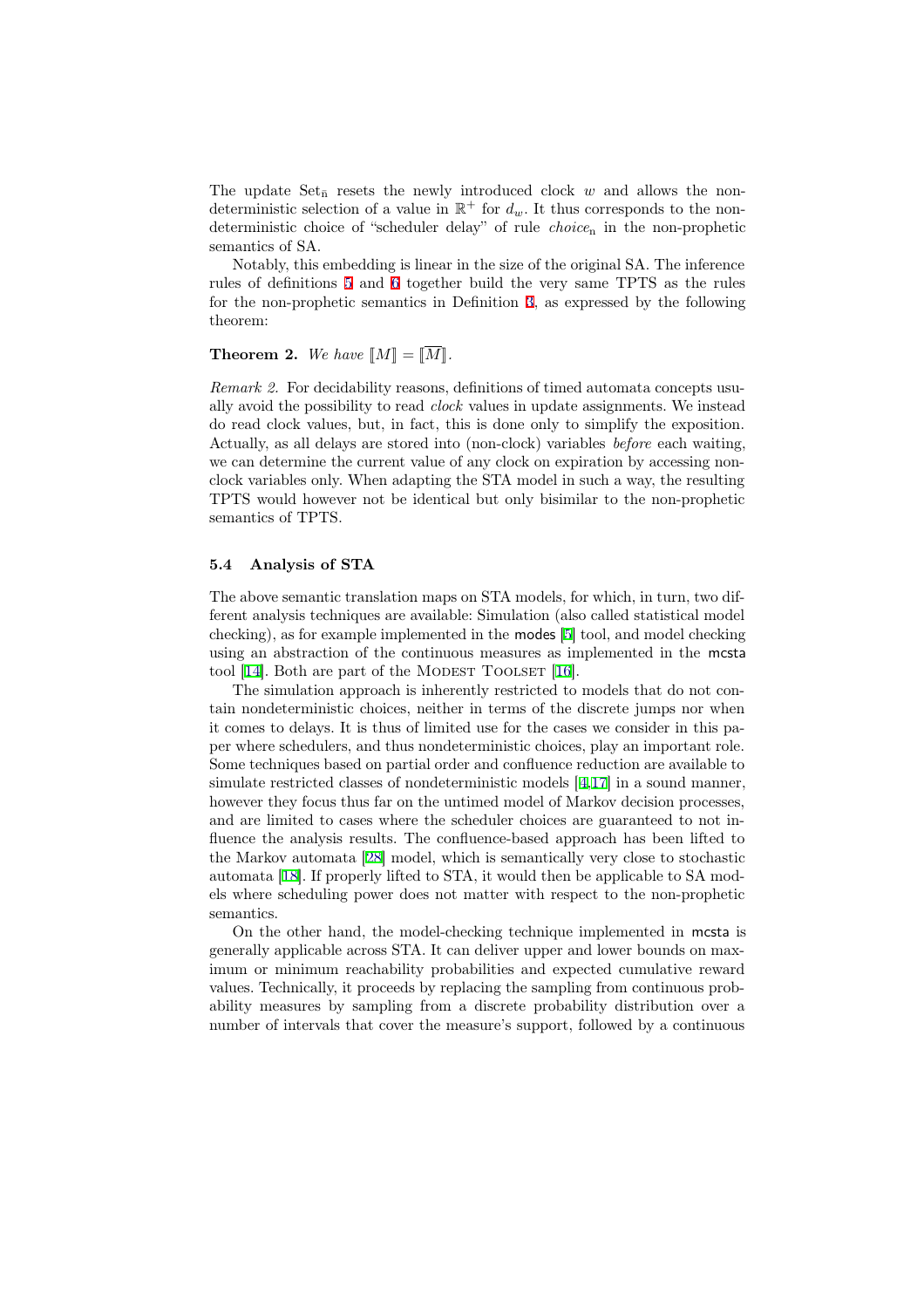nondeterministic choice over the concrete values from the chosen time interval. This turns an STA into an overapproximating probabilistic timed automaton (PTA), for which existing model checking techniques such as the digital clocks approach [20] can be used to compute the values in question. That PTA analysis relies on the inability to read the exact values of clock variables, as mentioned above. It therefore makes it necessary to resort to the notationally more complex workaround discussed in Remark 2. When connecting this with the mcsta approach, [a t](#page-21-0)echnical obstacle remains in the abstraction of continuous sampling by discrete sampling plus nondeterministic choices over time intervals: The resolution of the latter is in fact delegated to the PTA analysis, but the concrete values picked inside the time intervals [n](#page-18-0)eed to be taken into account for resampling, which so far is not supported. One viable way to overcome this lifts the digital clocks semantics to STA by restricting to integer clock valuations prior to moving to PTA. This appears not to affect the soundness of the abstraction. We consider this approach as an interesting technical challenge, for which we have presented the foundations along with this paper.

## 6 Discussion and Conclusion

This paper has discussed to what extent formalisms for concurrent systems operating in stochastic continuous time can be equipped with a meaningful semantics, especially in the sense that schedulers are not supposed to be prophets. The results presented do enable us to encode the SQC calculus of Zeng, Nielson and Nielson into STA, and pave the way for non-prophetic model checking provided via the MODEST TOOLSET.

Relative to the survey paper by Bravetti and D'Argenio [7] we did, for simplicity, not consider priorities of actions. However, we see no obstacle in including this feature in our setting, since the concept is orthogonal to the other SA ingredients.

Unlike D'Argenio [10] an[d](#page-20-0) Bravetti [8], we only focussed on *closed* systems, i.e. systems which are not subject to composition with other systems. This is rooted in the observation that the semantics we propose is not compositional. Let us illustrate this on a simple example of two components that need to get synchronised by a del[aya](#page-21-0)ble action  $a$ : c[om](#page-20-0)ponent  $A$  needs to finish some task (modelled by the expiration of a clock  $c$ ) before the synchronization, whereas component B is ready to synchronize from the start. In the SA  $A||B$  obtained by parallel composition [11] of A and B, one naturally obtains a transition with the delayable action  $a$  that can be taken at any time *after* the clock  $c$  expires.

The (natural) parallel compositions of the TPTS induced by the residual lifetimes semantics or the spent lifetimes semantics, i.e.  $\llbracket A \rrbracket_r \llbracket \llbracket B \rrbracket_r$  or  $\llbracket A \rrbracket_s \llbracket \llbracket B \rrbracket_s$ , coincide with the seman[tics](#page-21-0) of the composed SA, i.e.  $\llbracket A \Vert B \rrbracket_r$  or  $\llbracket A \Vert B \rrbracket_s$ : They include the possibility of action a being scheduled at any time after clock  $c$  expires. However, as we pointed out in this paper, these semantics enable undesired prophetic or divine scheduling.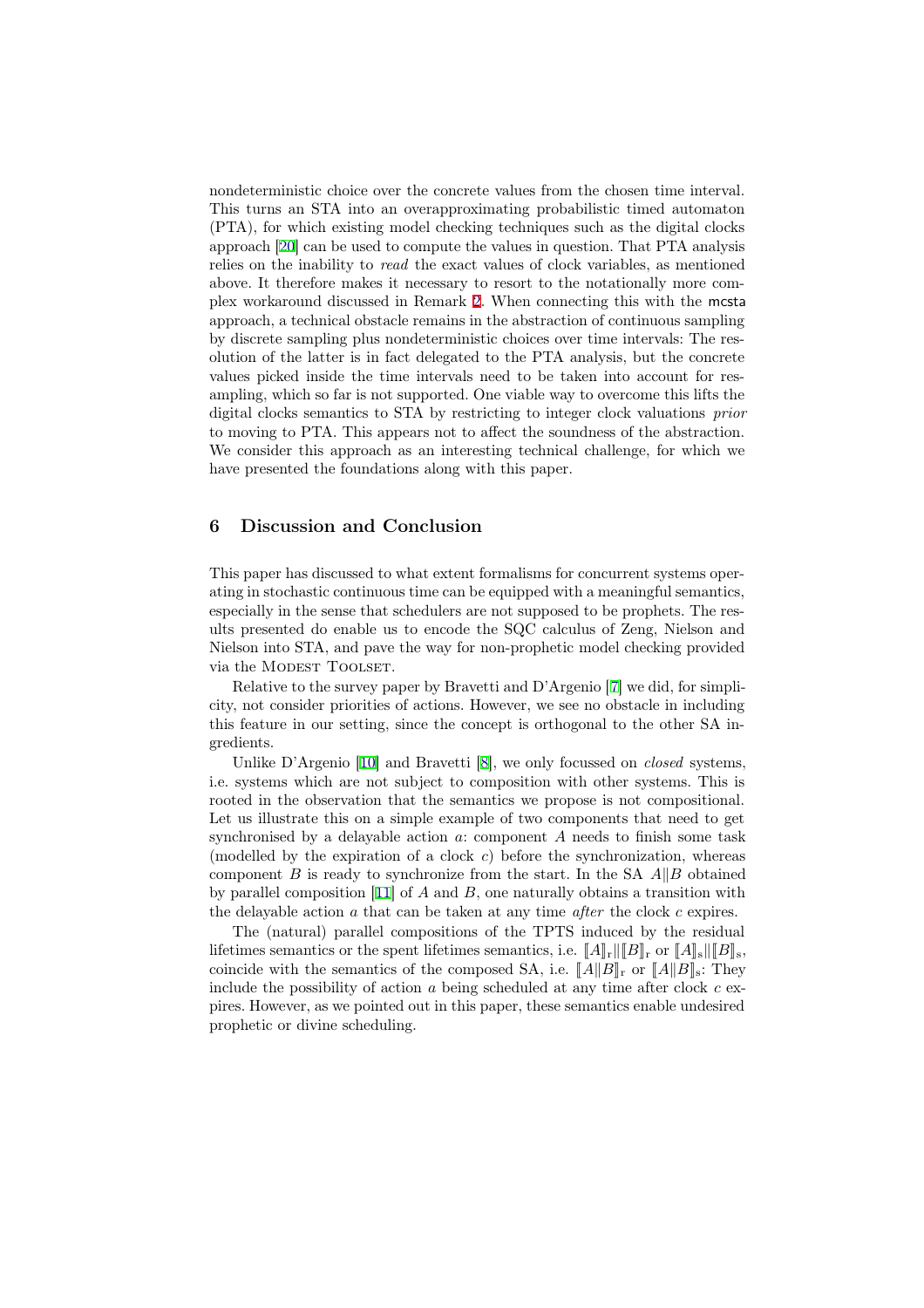<span id="page-20-0"></span>Unfortunately, the parallel composition  $\|A\|_{\mathfrak{n}}\|B\|_{\mathfrak{n}}$  of the TPTS induced by our non-prophetic semantics allows different behaviour than the semantics of the composed SA,  $\llbracket A \rrbracket B \rrbracket_n$ . The former does not allow the *a*-labelled transition to be freely scheduled at any time after  $c$  expires. In particular, the scheduler can take the transition at the moment when c expires only with probability 0. This is because the scheduler needs to choose a delay  $d$  first (for  $B$ ); then the composed system needs to wait for d time units; and only then, action a can be taken (by  $A$ ), provided clock c has expired in the meantime. If it has not expired yet, the scheduler needs to choose another delay  $d'$  and so on. This does not allow the scheduler to react immediately to the fact that  $c$  has just expired. On the other hand the latter approach,  $\llbracket A \Vert B \rrbracket_n$ , which applies our non-prophetic semantics to the composed SA avoids any such problems and captures exactly the desired behaviour.

We leave a compositional and non-prophetic semantics as an open problem and conjecture that it is not possible, unless striving for a different parallel composition operator that would circumvent the problem sketched above.

Acknowledgements. This work is partly supported by the German Research Council (DFG) as part of the Transregional Collaborative Research Center AVACS (SFB/TR 14), by the Czech Science Foundation under grant agreement P202/12/G061, by the EU 7th Framework Programme under grant agreement no. 295261 (MEALS) and 318490 (SENSATION), by the CDZ project 1023 (CAP), and by the CAS/SAFEA International Partnership Program for Creative Research Teams.

## References

- 1. ns-2 wiki. http://nsnam.isi.edu/nsnam/.
- 2. ns-3. https://www.nsnam.org/.
- 3. Todd R. Andel and Alec Yasinsac. On the credibility of Manet simulations. IEEE Computer, 39(7):48–54, 2006.
- 4. Jonathan [Bogdoll, Luis María Ferrer Fior](http://nsnam.isi.edu/nsnam/)iti, Arnd Hartmanns, and Holger Hermanns. Partial order methods for statistical model checking and simulation. In FMOODS/FORTE, volume 6722 of LNCS, pages 59–74. Springer, 2011.
- 5. Jonathan Bogdoll, Arnd Hartmanns, and Holger Hermanns. Simulation and statistical model checking for Modestly nondeterministic models. In MMB/DFT, volume 7201 of LNCS, pages 249–252. Springer, 2012.
- 6. Henrik C. Bohnenkamp, Pedro R. D'Argenio, Holger Hermanns, and Joost-Pieter Katoen. MoDeST: A compositional modeling formalism for hard and softly timed systems. IEEE Trans. Software Eng., 32(10):812–830, 2006.
- 7. Mario Bravetti and Pedro R. D'Argenio. Tutte le algebre insieme: Concepts, discussions and relations of stochastic process algebras with general distributions. In Validation of Stochastic Systems, volume 2925 of LNCS, pages 44–88. Springer, 2004.
- 8. Mario Bravetti and Roberto Gorrieri. The theory of interactive generalized semi-Markov processes. Theor. Comput. Sci., 282(1):5–32, 2002.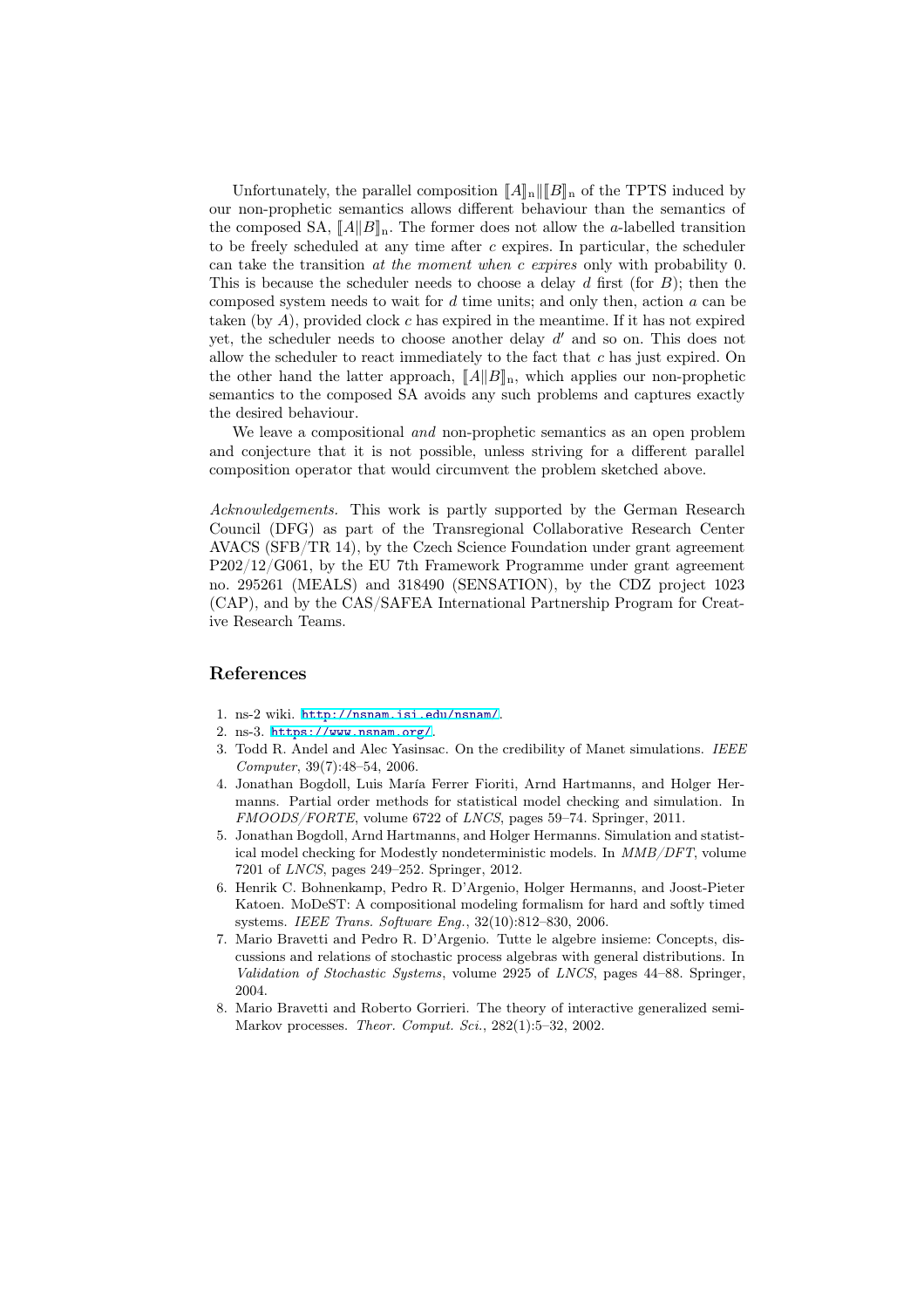- <span id="page-21-0"></span>9. David Cavin, Yoav Sasson, and André Schiper. On the accuracy of MANET simulators. In POMC, pages 38–43. ACM, 2002.
- 10. Pedro R. D'Argenio and Joost-Pieter Katoen. A theory of stochastic systems, part I: Stochastic automata. Information and Computation, 203(1):1–38, 2005.
- 11. Pedro R. D'Argenio and Joost-Pieter Katoen. A theory of stochastic systems, part II: Process algebra. Information and Computation, 203(1):39–74, 2005.
- 12. Sergio Giro and Pedro R. D'Argenio. Quantitative model checking revisited: Neither decidable nor approximable. In FORMATS, volume 4763 of LNCS, pages 179–194. Springer, 2007.
- 13. Peter J. Haas and Gerald S. Shedler. Regenerative generalized semi-Markov processes. Communications in Statistics. Stochastic Models, 3(3):409–438, 1987.
- 14. Ernst Moritz Hahn, Arnd Hartmanns, and Holger Hermanns. Reachability and reward checking for stochastic timed automata. ECEASST, 70, 2014.
- 15. Peter G. Harrison and B. Strulo. SPADES a process algebra for discrete event simulation. J. Log. Comput., 10(1):3–42, 2000.
- 16. Arnd Hartmanns and Holger Hermanns. The Modest Toolset: An integrated environment for quantitative modelling and verification. In TACAS, volume 8413 of LNCS, pages 593–598. Springer, 2014.
- 17. Arnd Hartmanns and Mark Timmer. Sound statistical model checking for MDP using partial order and confluence reduction. STTT, 17(4):429–456, 2015.
- 18. Holger Hermanns, Jan Krcál, and Jan Kretínský. Probabilistic bisimulation: Naturally on distributions. In CONCUR, volume 8704 of LNCS, pages 249–265. Springer, 2014.
- 19. Stuart Kurkowski, Tracy Camp, and Michael Colagrosso. MANET simulation studies: the incredibles. Mobile Computing and Communications Review, 9(4):50– 61, 2005.
- 20. Marta Z. Kwiatkowska, Gethin Norman, David Parker, and Jeremy Sproston. Performance analysis of probabilistic timed automata using digital clocks. Formal Methods in System Design, 29(1):33–78, 2006.
- 21. Klaus Matthes. Zur Theorie der Bedienungsprozesse. In Trans. of the 3rd Prague Conf. on Information Theory, Stat. Dec. Fns. and Random Processes, pages 513– 528, 1962.
- 22. Flemming Nielson, Hanne Riis Nielson, and Kebin Zeng. Stochastic model checking of the stochastic quality calculus. In Rocco De Nicola and Rolf Hennicker, editors, Software, Services, and Systems - Essays Dedicated to Martin Wirsing on the Occasion of His Retirement from the Chair of Programming and Software Engineering, volume 8950 of LNCS, pages 522–537. Springer, 2015.
- 23. György Pongor. OMNeT: Objective modular network testbed. In MASCOTS, pages 323–326. The Society for Computer Simulation, 1993.
- 24. Martin L. Puterman. Markov Decision Processes: Discrete Stochastic Dynamic Programming. John Wiley & Sons, Inc., New York, NY, USA, 1st edition, 1994.
- 25. Roberto Segala. Modeling and Verification of Randomized Distributed Real-Time Systems. PhD thesis, Laboratory for Computer Science, Massachusetts Institute of Technology, 1995.
- 26. I. Stojmenovic. Simulations in wireless sensor and ad hoc networks: matching and advancing models, metrics, and solutions. IEEE Communications Magazine, 46(12):102–107, 2008.
- 27. Ben Strulo. Process algebra for discrete event simulation. PhD thesis, Imperial College of Science, Technology and Medicine. University of London, October 1993.